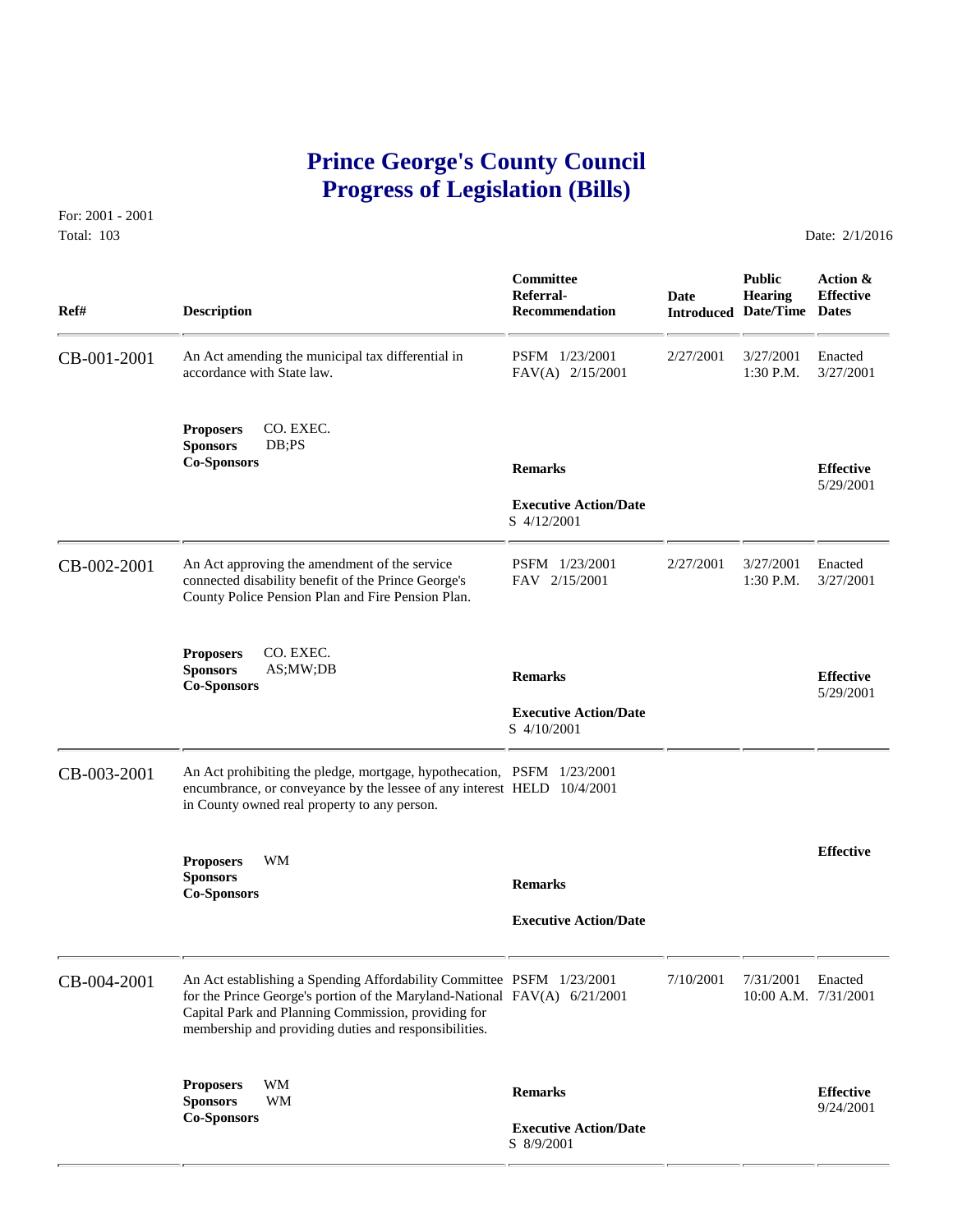| Ref#<br>CB-005-2001 | <b>Description</b><br>A Subdivision Bill amending the adequate school<br>facilities tests in Subtitle 24 and allowing appeals of<br>Planning Board decisions to the District Council.                                                                       | Committee<br>Referral-<br><b>Recommendation</b><br>PZED 1/23/2001<br>C.O.W. 6/19/2001<br>HELD 6/19/2001 | Date<br><b>Introduced</b><br>10/16/2001 | <b>Public</b><br><b>Hearing</b><br>Date/Time<br>11/19/2001 Failed<br>1:30 P.M. | Action &<br><b>Effective</b><br><b>Dates</b><br>11/19/2001 |
|---------------------|-------------------------------------------------------------------------------------------------------------------------------------------------------------------------------------------------------------------------------------------------------------|---------------------------------------------------------------------------------------------------------|-----------------------------------------|--------------------------------------------------------------------------------|------------------------------------------------------------|
|                     | <b>WM</b><br><b>Proposers</b><br>WM<br><b>Sponsors</b><br><b>Co-Sponsors</b>                                                                                                                                                                                | <b>Remarks</b><br><b>Executive Action/Date</b>                                                          |                                         |                                                                                | <b>Effective</b>                                           |
| CB-006-2001         | An Act prohibiting certain former employees and elected PSFM 1/23/2001<br>officials from participating in County Contracts for a<br>certain period of time and requiring that certain contracts<br>be filed with the County Auditor for public inspection.  | HELD 10/4/2001                                                                                          |                                         |                                                                                |                                                            |
|                     | <b>WM</b><br><b>Proposers</b><br><b>Sponsors</b><br><b>Co-Sponsors</b>                                                                                                                                                                                      | <b>Remarks</b><br><b>Executive Action/Date</b>                                                          |                                         |                                                                                | <b>Effective</b>                                           |
| CB-007-2001         | An Act granting a tax credit for certain real property<br>owned by the Lake Arbor Foundation, Incorporated.                                                                                                                                                 | PSFM 2/6/2001<br>FAV 2/15/2001                                                                          | 2/27/2001                               | 3/27/2001<br>1:30 P.M.                                                         | Enacted<br>3/27/2001                                       |
|                     | <b>RVR</b><br><b>Proposers</b><br><b>RVR</b><br><b>Sponsors</b><br><b>Co-Sponsors</b>                                                                                                                                                                       | <b>Remarks</b><br><b>Executive Action/Date</b><br>S 4/12/2001                                           |                                         |                                                                                | <b>Effective</b><br>5/29/2001                              |
| CB-008-2001         | An Act approving by legislative act an amendment to the PSFM 2/13/2001<br>Deputy Sheriff's and Correctional Officer's Pension Plans FAV 2/15/2001<br>regarding the determination of disability benefits.                                                    |                                                                                                         | 2/27/2001                               | 3/27/2001<br>1:30 P.M.                                                         | Enacted<br>3/27/2001                                       |
|                     | <b>Proposers</b><br>CO. EXEC.<br><b>Sponsors</b><br>RVR;DB;AS<br><b>Co-Sponsors</b>                                                                                                                                                                         | <b>Remarks</b><br><b>Executive Action/Date</b><br>S 4/10/2001                                           |                                         |                                                                                | <b>Effective</b><br>5/29/2001                              |
| CB-009-2001         | An Act prohibiting the placement of tenant property<br>removed under a warrant of restitution in the public<br>right-of-way, providing that such property is deemed<br>abandoned, and requiring that such property shall be<br>disposed of by the landlord. | THE 2/27/2001<br>FAV(A) 6/12/2001                                                                       | 6/19/2001                               | 7/10/2001<br>1:00 P.M.                                                         | Enacted<br>7/10/2001                                       |
|                     | PS<br><b>Proposers</b><br><b>PS</b><br><b>Sponsors</b><br><b>Co-Sponsors</b>                                                                                                                                                                                | <b>Remarks</b><br><b>Executive Action/Date</b><br>S 7/19/2001                                           |                                         |                                                                                | <b>Effective</b><br>9/4/2001                               |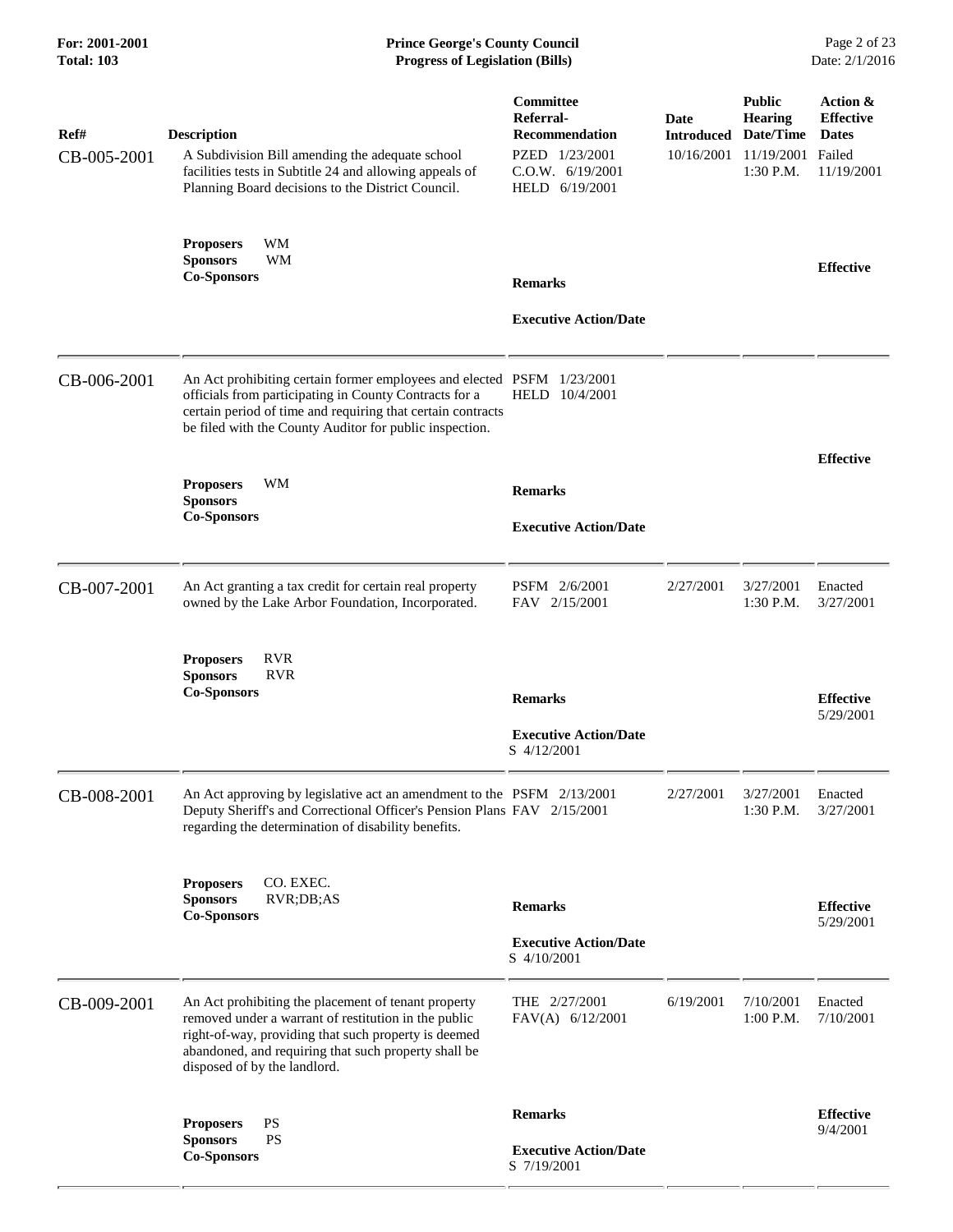| For: 2001-2001<br><b>Total: 103</b> | <b>Prince George's County Council</b><br><b>Progress of Legislation (Bills)</b>                                                                                                                                                                                                                                          |                                                 |             |                                                                | Page 3 of 23<br>Date: 2/1/2016               |
|-------------------------------------|--------------------------------------------------------------------------------------------------------------------------------------------------------------------------------------------------------------------------------------------------------------------------------------------------------------------------|-------------------------------------------------|-------------|----------------------------------------------------------------|----------------------------------------------|
| Ref#                                | <b>Description</b>                                                                                                                                                                                                                                                                                                       | Committee<br>Referral-<br><b>Recommendation</b> | <b>Date</b> | <b>Public</b><br><b>Hearing</b><br><b>Introduced Date/Time</b> | Action &<br><b>Effective</b><br><b>Dates</b> |
| CB-010-2001                         | An Ordinance establishing the M-U-I Zone (Mixed Use - PZED 2/27/2001<br>Infill), providing procedures and restrictions for<br>designation and approval of the Zone, and setting out use<br>restrictions, development regulations, and site plan<br>requirements for the Zone.                                            | FAV(A) 3/19/2001                                | 3/27/2001   | 5/8/2001<br>10:00 A.M. 5/8/2001                                | Enacted                                      |
|                                     | TH<br><b>Proposers</b>                                                                                                                                                                                                                                                                                                   | <b>Remarks</b>                                  |             |                                                                | <b>Effective</b><br>6/25/2001                |
|                                     | <b>TH</b><br><b>Sponsors</b><br><b>Co-Sponsors</b>                                                                                                                                                                                                                                                                       | <b>Executive Action/Date</b>                    |             |                                                                |                                              |
| CB-011-2001                         | An Act establishing a fund to compensate the owners of<br>structures that are condemned by the County due to the<br>failure of subsurface soils.                                                                                                                                                                         | PSFM 2/27/2001<br>HELD 4/17/2001                |             |                                                                |                                              |
|                                     | IG<br><b>Proposers</b><br><b>Sponsors</b>                                                                                                                                                                                                                                                                                |                                                 |             |                                                                | <b>Effective</b>                             |
|                                     | <b>Co-Sponsors</b>                                                                                                                                                                                                                                                                                                       | <b>Remarks</b>                                  |             |                                                                |                                              |
|                                     |                                                                                                                                                                                                                                                                                                                          | <b>Executive Action/Date</b>                    |             |                                                                |                                              |
| CB-012-2001                         | An Ordinance defining the term "Artist" and the uses,<br>"Artists' Residential Studios" and "Performance Arts<br>Center", providing that the uses are permitted by special<br>permit in designated zones, subject to certain general<br>standards and amending special permit procedures.                                | PZED 2/27/2001<br>FAV(A) 3/19/2001              | 3/27/2001   | 5/8/2001<br>$10:00$ A.M. $5/8/2001$                            | Enacted                                      |
|                                     | PS<br><b>Proposers</b>                                                                                                                                                                                                                                                                                                   | <b>Remarks</b>                                  |             |                                                                | <b>Effective</b>                             |
|                                     | PS<br><b>Sponsors</b><br><b>Co-Sponsors</b>                                                                                                                                                                                                                                                                              | <b>Executive Action/Date</b>                    |             |                                                                | 6/25/2001                                    |
| CB-013-2001                         | An Act regulating the method of selling tobacco<br>products in retail stores in certain circumstances and<br>providing for enforcement of these requirements by civil<br>fines.                                                                                                                                          | HEHS 2/27/2001<br>FAV 3/21/2001                 | 3/27/2001   | 4/24/2001<br>10:00 A.M. 4/24/2001                              | Enacted<br>V.O.Failed<br>5/22/2001           |
|                                     | DB<br><b>Proposers</b><br>DB                                                                                                                                                                                                                                                                                             | <b>Remarks</b>                                  |             |                                                                |                                              |
|                                     | <b>Sponsors</b><br><b>Co-Sponsors</b>                                                                                                                                                                                                                                                                                    | <b>Executive Action/Date</b><br>V 5/15/2001     |             |                                                                | <b>Effective</b>                             |
| CB-014-2001                         | An Act adding three school capital projects to the<br>Approved Fiscal Year 2001 Capital Budget by<br>transferring appropriations in the amount of \$2,340,000<br>from the Contingency Fund, and amending the Approved<br>Fiscal Year 2001-2006 Capital Improvement Program<br>with regard to expenditures and financing. | PSFM 3/6/2001<br>FAV(A) 3/22/2001               | 4/3/2001    | 4/24/2001<br>$10:00$ A.M. $4/24/2001$                          | Enacted                                      |
|                                     |                                                                                                                                                                                                                                                                                                                          | <b>Remarks</b>                                  |             |                                                                | <b>Effective</b><br>6/29/2001                |
|                                     | CO. EXEC.<br><b>Proposers</b><br><b>Sponsors</b><br>RVR;MW;AS<br><b>Co-Sponsors</b>                                                                                                                                                                                                                                      | <b>Executive Action/Date</b><br>S 5/15/2001     |             |                                                                |                                              |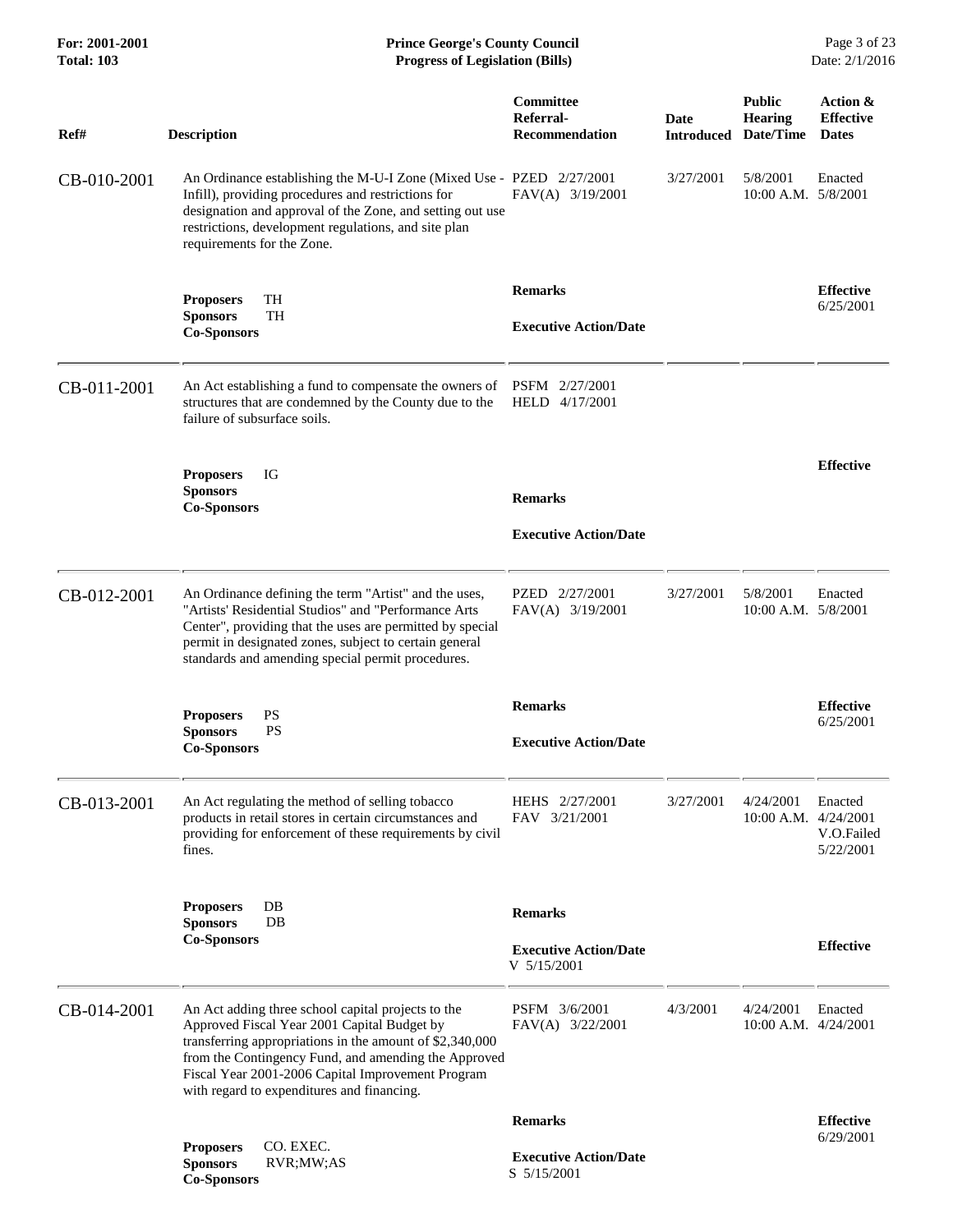**For: 2001-2001 Prince George's County Council** Page 4 of 23<br> **Prince George's County Council** Page 4 of 23<br> **Progress of Legislation (Bills)** Date: 2/1/2016 **Total: 103 Progress of Legislation (Bills)** 

| Ref#        | <b>Description</b>                                                                                                                                                                                                                                                                                                        | <b>Committee</b><br>Referral-<br><b>Recommendation</b>        | <b>Date</b><br><b>Introduced</b> | <b>Public</b><br><b>Hearing</b><br>Date/Time | Action &<br><b>Effective</b><br><b>Dates</b> |
|-------------|---------------------------------------------------------------------------------------------------------------------------------------------------------------------------------------------------------------------------------------------------------------------------------------------------------------------------|---------------------------------------------------------------|----------------------------------|----------------------------------------------|----------------------------------------------|
| CB-015-2001 | An Act authorizing Prince George's County, Maryland to PSFM 3/6/2001<br>borrow money in an amount not exceeding \$6,891,000 to FAV 3/22/2001<br>finance school projects.                                                                                                                                                  |                                                               | 4/3/2001                         | 4/24/2001<br>$10:00$ A.M. $4/24/2001$        | Enacted                                      |
|             | CO. EXEC.<br><b>Proposers</b><br><b>Sponsors</b><br>RVR;AS;MW;IG<br><b>Co-Sponsors</b>                                                                                                                                                                                                                                    | <b>Remarks</b><br><b>Executive Action/Date</b><br>S 5/15/2001 |                                  |                                              | <b>Effective</b><br>6/29/2001                |
| CB-016-2001 | An Act concerning the issuance and sale of General<br>Obligation Bonds to finance School and County Capital<br>Projects in an amount not to exceed \$28,402,000.                                                                                                                                                          | PSFM 3/6/2001<br>FAV(A) 3/22/2001                             | 4/3/2001                         | 4/24/2001<br>10:00 A.M. 4/24/2001            | Enacted                                      |
|             | CO. EXEC.<br><b>Proposers</b><br><b>Sponsors</b><br>RVR;AS;MW;IG;PS<br><b>Co-Sponsors</b>                                                                                                                                                                                                                                 | <b>Remarks</b><br><b>Executive Action/Date</b><br>S 5/15/2001 |                                  |                                              | <b>Effective</b><br>6/29/2001                |
| CB-017-2001 | An Act transferring appropriations between capital<br>projects in the amount of \$892,000 from the<br>Contingency Fund to the Cheverly Renovation capital<br>project, and amending the Approved Fiscal Year<br>2001-2006 Capital Improvement Program with regard to<br>expenditures and financing beyond the budget year. | PSFM 3/6/2001<br>FAV(A) 3/22/2001                             | 4/3/2001                         | 4/24/2001<br>$10:00$ A.M. $4/24/2001$        | Enacted                                      |
|             | <b>Proposers</b><br>CO. EXEC.                                                                                                                                                                                                                                                                                             | <b>Remarks</b>                                                |                                  |                                              | <b>Effective</b><br>6/29/2001                |
|             | <b>Sponsors</b><br>RVR;MW;DB;AS<br><b>Co-Sponsors</b>                                                                                                                                                                                                                                                                     | <b>Executive Action/Date</b><br>S 5/15/2001                   |                                  |                                              |                                              |
| CB-018-2001 | An Act requiring the installation and use of driver safety PSFM 3/27/2001<br>systems in each taxicab licensed by the County.                                                                                                                                                                                              | HELD 6/21/2001<br>FAV(A) 7/5/2001                             | 10/9/2001                        | 11/6/2001<br>1:30 P.M.                       | Failed<br>11/6/2001                          |
|             | <b>Proposers</b><br>TH<br>TH<br><b>Sponsors</b><br><b>Co-Sponsors</b>                                                                                                                                                                                                                                                     |                                                               |                                  |                                              | <b>Effective</b>                             |
|             |                                                                                                                                                                                                                                                                                                                           | <b>Remarks</b><br><b>Executive Action/Date</b>                |                                  |                                              |                                              |
|             |                                                                                                                                                                                                                                                                                                                           |                                                               |                                  |                                              |                                              |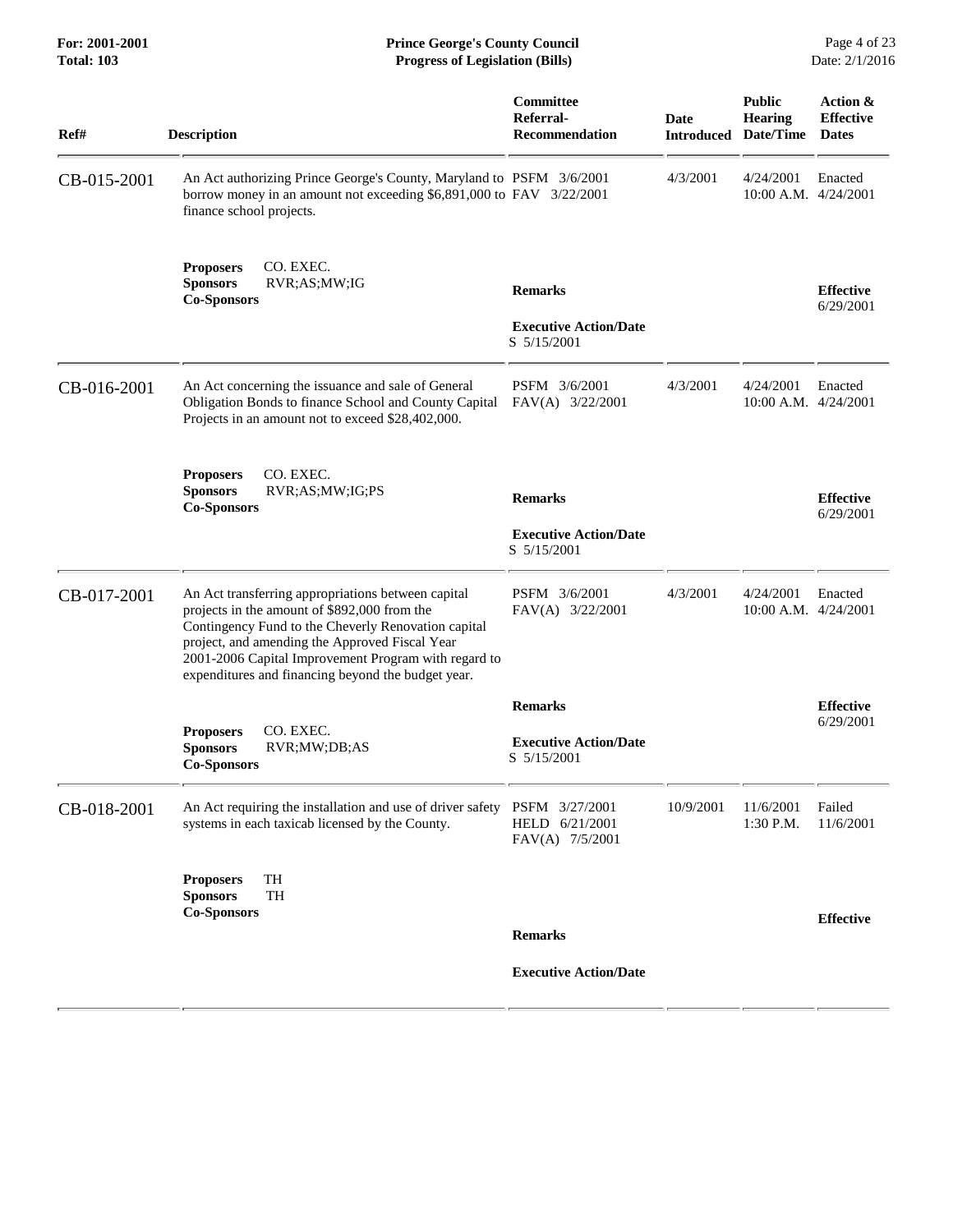## **For: 2001-2001 Prince George's County Council** Page 5 of 23<br> **Prince George's County Council** Page 5 of 23<br> **Progress of Legislation (Bills)** Date: 2/1/2016 **Total: 103 Progress of Legislation (Bills)**

| Ref#<br>CB-019-2001 | <b>Description</b><br>An Act transferring appropriations between capital<br>projects in the amount of \$1,350,000 from the<br>Contingency Fund to the Bunker Hill Fire Station capital<br>project, and amending the Approved Fiscal Year<br>2001-2006 Capital Improvement Program with regard to<br>expenditures and financing beyond the budget year.          | Committee<br>Referral-<br>Recommendation<br>PSFM 4/3/2001<br>FAV 4/17/2001              | Date<br>Introduced<br>5/1/2001 | <b>Public</b><br><b>Hearing</b><br>Date/Time<br>5/22/2001<br>10:00 A.M. 5/22/2001 | Action &<br><b>Effective</b><br><b>Dates</b><br>Enacted |
|---------------------|-----------------------------------------------------------------------------------------------------------------------------------------------------------------------------------------------------------------------------------------------------------------------------------------------------------------------------------------------------------------|-----------------------------------------------------------------------------------------|--------------------------------|-----------------------------------------------------------------------------------|---------------------------------------------------------|
|                     | CO. EXEC.<br><b>Proposers</b><br><b>Sponsors</b><br>PS;AS;MW<br><b>Co-Sponsors</b>                                                                                                                                                                                                                                                                              | <b>Remarks</b><br><b>Executive Action/Date</b><br>S 6/7/2001                            |                                |                                                                                   | <b>Effective</b><br>7/23/2003                           |
| CB-020-2001         | An Ordinance authorizing the Planning Director to<br>approve minor amendments to approved Basic Plans<br>under certain circumstances.                                                                                                                                                                                                                           | PZED 4/3/2001<br>FAV(A) 4/23/2001                                                       | 5/1/2001                       | 5/22/2001<br>10:00 A.M. 5/22/2001                                                 | Enacted                                                 |
|                     | AS<br><b>Proposers</b><br><b>Sponsors</b><br>AS<br><b>Co-Sponsors</b>                                                                                                                                                                                                                                                                                           | <b>Remarks</b><br><b>Executive Action/Date</b>                                          |                                |                                                                                   | <b>Effective</b><br>5/22/2001                           |
| CB-021-2001         | Executive Order No. 12 2001 (Reorganizational<br>Proposal) transferring responsibility for local child<br>support enforcement to the State Child Support<br>Administration and abolishing the County Office of<br>Child Support Enforcement.                                                                                                                    | C.O.W. 4/10/2001<br>FAV 4/24/2001                                                       |                                |                                                                                   | Approved<br>5/15/2001                                   |
|                     | <b>Proposers</b><br>CO. EXEC.<br><b>Sponsors</b><br><b>Co-Sponsors</b>                                                                                                                                                                                                                                                                                          | <b>Remarks</b><br>Exec. Order #12 effective<br>7/1/2001<br><b>Executive Action/Date</b> |                                |                                                                                   | <b>Effective</b><br>5/15/2001                           |
| CB-022-2001         | An Act amending various provisions of the County Code C.O.W. 4/10/2001<br>to reflect the reorganization of the Office of Business $\&$<br>Regulatory Affairs, transferring licensing functions to<br>DER and transferring matters relating to Cable<br>Television to the Office of Information Technology &<br>Communications and making technical corrections. | $FAV(A)$ 4/24/2001                                                                      | 4/24/2001                      | 5/15/2001<br>10:30 A.M. $5/15/2001$                                               | Enacted                                                 |
|                     |                                                                                                                                                                                                                                                                                                                                                                 | <b>Remarks</b>                                                                          |                                |                                                                                   | <b>Effective</b>                                        |
|                     | CO. EXEC.<br><b>Proposers</b><br><b>Sponsors</b><br>RVR;DB;PS;MW;AS<br><b>Co-Sponsors</b>                                                                                                                                                                                                                                                                       | <b>Executive Action/Date</b><br>S 5/15/2001                                             |                                |                                                                                   | 6/29/2001                                               |
| CB-023-2001         | Executive Order No. 13 2001 (Reorganizational<br>Proposal) Renaming the Office of Business and<br>Regulatory Affairs to be the Office of Community<br>Relations and transferring certain functions to the Office<br>of Information Technology & Communications and the<br>Department of Environmental Resources.                                                | $C.0.W.$ 4/10/2001<br>FAV 4/24/2001                                                     |                                |                                                                                   | Approved<br>5/15/2001                                   |
|                     | CO. EXEC.<br><b>Proposers</b><br><b>Sponsors</b><br><b>Co-Sponsors</b>                                                                                                                                                                                                                                                                                          | <b>Remarks</b><br>Exec. Order #13 effective<br>7/1/2001<br><b>Executive Action/Date</b> |                                |                                                                                   | <b>Effective</b><br>5/15/2001                           |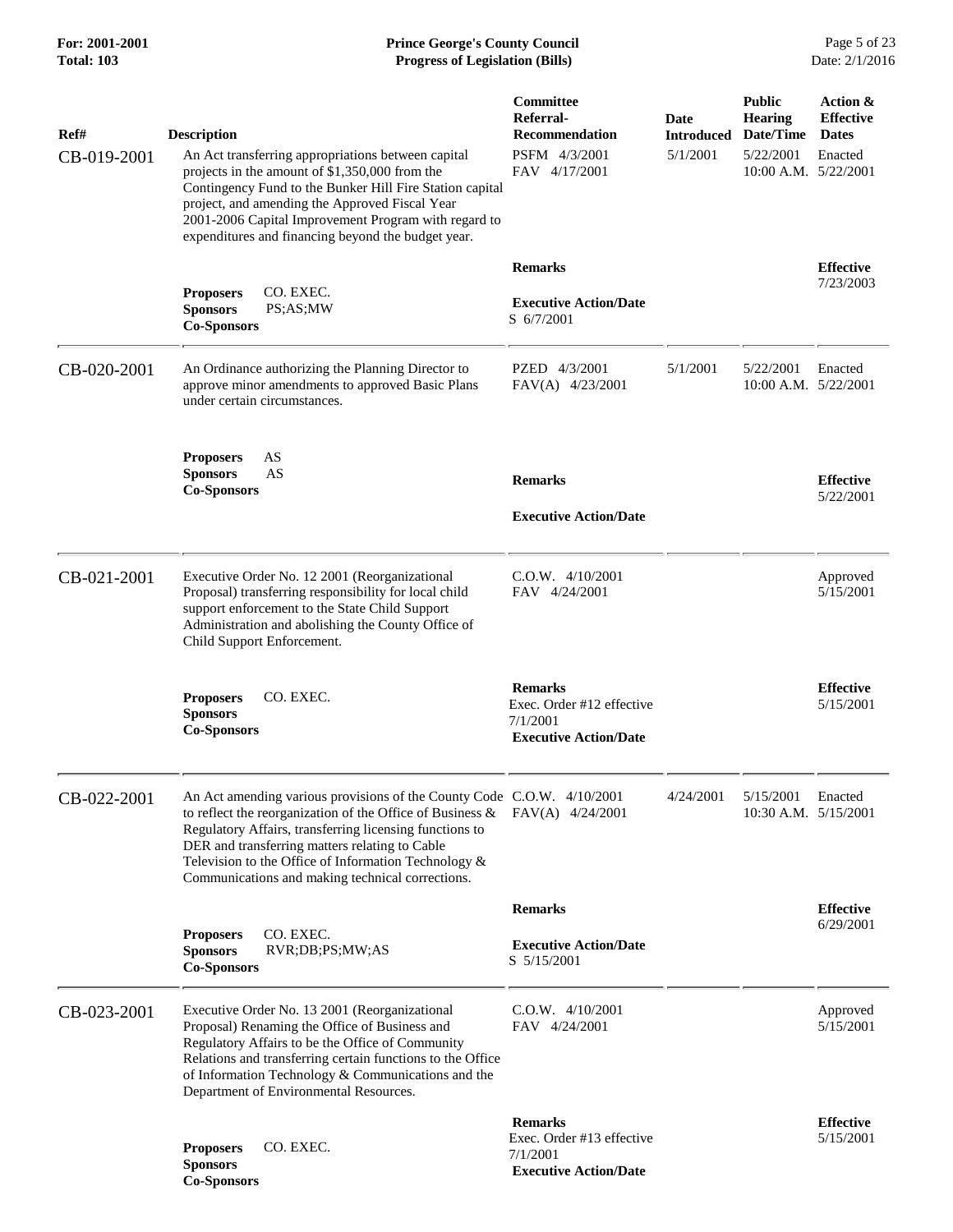| <b>Description</b>                                                                                                                                                                                                                                                                          | Committee<br>Referral-<br><b>Recommendation</b>               | Date                                                                     | <b>Public</b><br>Hearing<br>Date/Time | Action &<br><b>Effective</b><br><b>Dates</b> |
|---------------------------------------------------------------------------------------------------------------------------------------------------------------------------------------------------------------------------------------------------------------------------------------------|---------------------------------------------------------------|--------------------------------------------------------------------------|---------------------------------------|----------------------------------------------|
| An Ordinance permitting Pet Grooming Shops in the<br>L-A-C Zone under certain circumstances.                                                                                                                                                                                                | PZED 4/10/2001<br>FAV 4/23/2001                               | 5/1/2001                                                                 | 6/5/2001<br>1:30 P.M.                 | Enacted<br>6/5/2001                          |
| <b>RVR</b><br><b>Proposers</b><br><b>Sponsors</b><br><b>RVR</b><br><b>Co-Sponsors</b>                                                                                                                                                                                                       | <b>Remarks</b>                                                |                                                                          |                                       | <b>Effective</b>                             |
|                                                                                                                                                                                                                                                                                             | <b>Executive Action/Date</b>                                  |                                                                          |                                       | 6/5/2001                                     |
| Transfer by Prince George's County, Maryland to the<br>All of the Property, Obligations and Assets of the<br>Industrial Development Authority of Prince George's<br>County, Maryland.                                                                                                       | $C.O.W.$ 4/10/2001                                            | 4/24/2001                                                                | 5/15/2001                             | Enacted                                      |
| CO. EXEC.<br><b>Proposers</b><br><b>Sponsors</b><br>RVR;MW;AS;PS<br><b>Co-Sponsors</b>                                                                                                                                                                                                      | <b>Remarks</b><br><b>Executive Action/Date</b><br>S 5/15/2001 |                                                                          |                                       | <b>Effective</b><br>6/29/2001                |
| An Act amending the Animal Control Ordinance and<br>generally relating to animal control.                                                                                                                                                                                                   | THE 4/24/2001<br>$FAV(A)$ 6/12/2001                           | 6/19/2001                                                                | 7/10/2001<br>$1:00$ P.M.              | Enacted<br>7/10/2001                         |
| CO. EXEC.<br><b>Proposers</b><br><b>Sponsors</b><br>DB; TH<br><b>Co-Sponsors</b>                                                                                                                                                                                                            | <b>Remarks</b>                                                |                                                                          |                                       | <b>Effective</b>                             |
|                                                                                                                                                                                                                                                                                             | <b>Executive Action/Date</b><br><b>US</b>                     |                                                                          |                                       | 9/10/2001                                    |
| An Ordinance creating the Architectural Conservation<br>Overlay (A-C-O) Zone, establishing procedures for<br>designation of Architectural Conservation Districts, and<br>providing for approval of Architectural Conservation<br>Plans and regulation of construction within the Districts. | PZED 4/24/2001<br>FAV(A) 5/22/2001                            | 6/5/2001                                                                 | 7/10/2001<br>1:00 P.M.                | Enacted<br>7/10/2001                         |
| TH<br><b>Proposers</b>                                                                                                                                                                                                                                                                      | <b>Remarks</b>                                                |                                                                          |                                       | <b>Effective</b><br>8/27/2001                |
| <b>Co-Sponsors</b>                                                                                                                                                                                                                                                                          | <b>Executive Action/Date</b>                                  |                                                                          |                                       |                                              |
| An Act revising and repealing various provisions of the<br>Court System Subtitle to conform to State law and the<br>Maryland Rules of Procedure.                                                                                                                                            | PSFM 5/1/2001<br>FAV(A) 6/21/2001                             | 7/10/2001                                                                | 7/31/2001                             | Enacted                                      |
| TH<br><b>Proposers</b>                                                                                                                                                                                                                                                                      |                                                               |                                                                          |                                       |                                              |
|                                                                                                                                                                                                                                                                                             | <b>Sponsors</b><br><b>TH</b>                                  | Revenue Authority of Prince George's County of Title to FAV(A) 4/24/2001 | <b>Introduced</b>                     | 10:30 A.M. 5/15/2001<br>10:00 A.M. 7/31/2001 |

 **Executive Action/Date** S 8/13/2001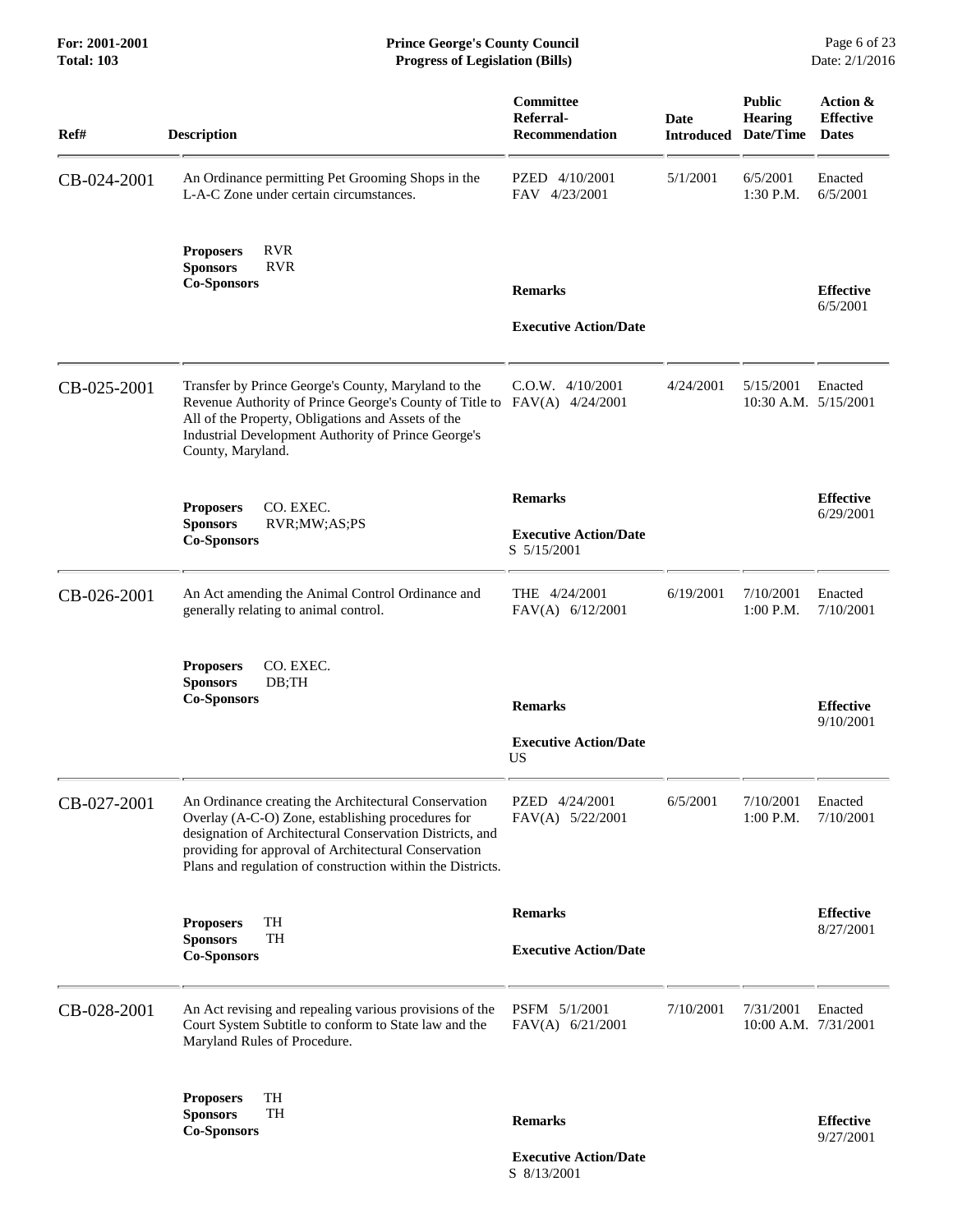| For: 2001-2001<br><b>Total: 103</b> | <b>Prince George's County Council</b><br>Date: 2/1/2016<br><b>Progress of Legislation (Bills)</b>                                                                                                                          |                                                                                             |                                  |                                              |                                              |
|-------------------------------------|----------------------------------------------------------------------------------------------------------------------------------------------------------------------------------------------------------------------------|---------------------------------------------------------------------------------------------|----------------------------------|----------------------------------------------|----------------------------------------------|
| Ref#                                | <b>Description</b>                                                                                                                                                                                                         | <b>Committee</b><br>Referral-<br><b>Recommendation</b>                                      | <b>Date</b><br><b>Introduced</b> | <b>Public</b><br><b>Hearing</b><br>Date/Time | Action &<br><b>Effective</b><br><b>Dates</b> |
| CB-029-2001                         | An Ordinance defining residential revitalization and<br>permitting this use in the R-10 Zone and deleting the<br>requirement for bedroom percentages in the R-10 Zone<br>for certain redevelopment projects.               | PZED 5/1/2001                                                                               |                                  |                                              |                                              |
|                                     | <b>RVR</b><br><b>Proposers</b><br><b>Sponsors</b><br><b>RVR</b><br><b>Co-Sponsors</b>                                                                                                                                      | <b>Remarks</b><br><b>Executive Action/Date</b>                                              |                                  |                                              | <b>Effective</b>                             |
| CB-030-2001                         | An Act concerning Fiscal Year 2002 Current Expense<br>Budget and Capital Improvement Program for the<br>Parking Authority of Prince George's County.                                                                       |                                                                                             | 5/23/2001                        |                                              | Enacted<br>5/23/2001                         |
|                                     | <b>RVR</b><br><b>Proposers</b><br>RVR;AS;DB<br><b>Sponsors</b><br><b>Co-Sponsors</b>                                                                                                                                       | <b>Remarks</b><br>Retroactive to July 1, 2001<br><b>Executive Action/Date</b><br>S 6/8/2001 |                                  |                                              | <b>Effective</b><br>7/24/2001                |
| CB-031-2001                         | An Act approving the Prince George's County portion of<br>the Maryland-National Capital Park and Planning<br>Commission budget and making appropriations and<br>levying certain taxes for FY 2001-2002 for the<br>M-NCPPC. | <b>Remarks</b>                                                                              | 5/23/2001                        |                                              | Enacted<br>5/23/2001                         |
|                                     | <b>RVR</b><br><b>Proposers</b><br><b>Sponsors</b><br>RVR;AS;DB;PS<br><b>Co-Sponsors</b>                                                                                                                                    | <b>Executive Action/Date</b><br>S 6/8/2001                                                  |                                  |                                              | <b>Effective</b><br>7/1/2001                 |
| CB-032-2001                         | An Act concerning FY 2001-2002 Current Expense and<br>Capital Budgets.                                                                                                                                                     |                                                                                             | 5/23/2001                        |                                              | Enacted<br>5/23/2001                         |
|                                     | <b>RVR</b><br><b>Proposers</b><br><b>Sponsors</b><br>RVR;JE;PS;IG;AS;DB<br><b>Co-Sponsors</b>                                                                                                                              | <b>Remarks</b><br><b>Executive Action/Date</b><br>S 6/8/2001                                |                                  |                                              | <b>Effective</b><br>7/1/2001                 |
| CB-033-2001                         | An Act establishing a registration fee for offenders.                                                                                                                                                                      | PSFM 5/8/2001<br>HELD 6/21/2001<br>FAV(A) 7/5/2001                                          | 7/10/2001                        | 7/31/2001                                    | Enacted<br>10:00 A.M. 7/31/2001              |
|                                     | PS<br><b>Proposers</b><br><b>Sponsors</b><br><b>PS</b><br><b>Co-Sponsors</b>                                                                                                                                               |                                                                                             |                                  |                                              |                                              |
|                                     |                                                                                                                                                                                                                            | <b>Remarks</b>                                                                              |                                  |                                              | <b>Effective</b><br>9/27/2001                |
|                                     |                                                                                                                                                                                                                            | <b>Executive Action/Date</b><br>S 8/13/2001                                                 |                                  |                                              |                                              |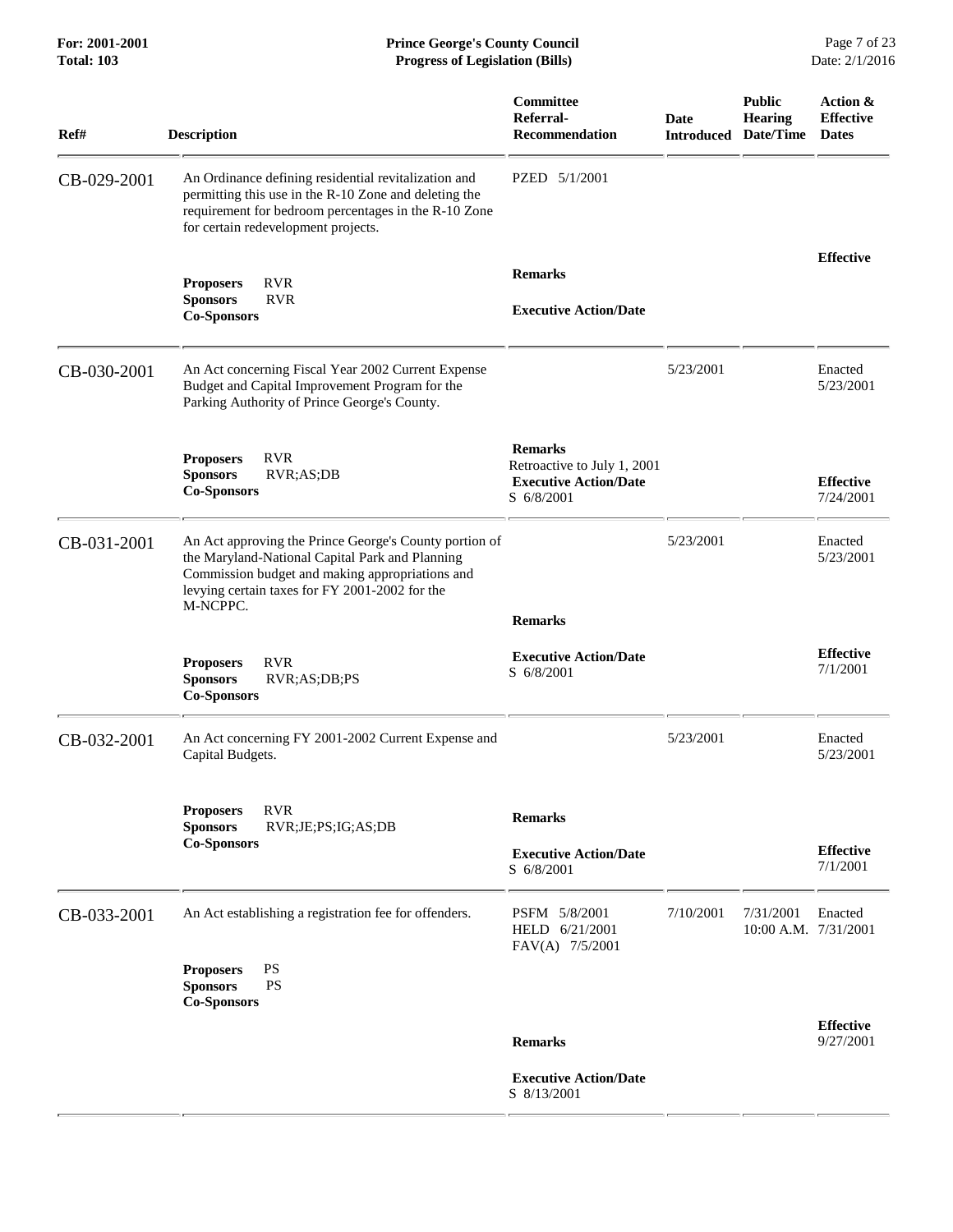| Ref#<br>CB-034-2001 | <b>Description</b><br>An Ordinance amending Section 27-467 of the Zoning<br>Ordinance, to allow motor freight trucking operations to<br>be treated as permitted uses, not nonconforming uses in<br>the I-1 and I-3 Zones under certain circumstances. | Committee<br>Referral-<br><b>Recommendation</b><br>PZED 5/22/2001                        | <b>Date</b><br><b>Introduced</b> | <b>Public</b><br><b>Hearing</b><br>Date/Time | Action &<br><b>Effective</b><br><b>Dates</b> |
|---------------------|-------------------------------------------------------------------------------------------------------------------------------------------------------------------------------------------------------------------------------------------------------|------------------------------------------------------------------------------------------|----------------------------------|----------------------------------------------|----------------------------------------------|
|                     | <b>MW</b><br><b>Proposers</b><br><b>Sponsors</b><br><b>Co-Sponsors</b>                                                                                                                                                                                | <b>Remarks</b><br><b>Executive Action/Date</b>                                           |                                  |                                              | <b>Effective</b>                             |
| CB-035-2001         | An Act altering the salary credit upon initial appointment PSFM 5/22/2001<br>of former volunteer firefighters and emergency medical<br>technicians whom are appointed to a position as a career<br>emergency response technician.                     | $FAV(A)$ 6/21/2001                                                                       | 7/10/2001                        | 7/31/2001<br>$10:00$ A.M. $7/31/2001$        | Enacted                                      |
|                     | JE<br><b>Proposers</b><br><b>Sponsors</b><br>JE<br><b>Co-Sponsors</b>                                                                                                                                                                                 | <b>Remarks</b><br><b>Executive Action/Date</b><br>S 8/9/2001                             |                                  |                                              | <b>Effective</b><br>9/24/2001                |
| CB-036-2001         | An Ordinance permitting the retail sale of certain<br>products in wayside stands under certain circumstances.                                                                                                                                         | PZED 6/12/2001<br>HELD 7/25/2001                                                         |                                  |                                              |                                              |
|                     | <b>Proposers</b><br>JE<br><b>Sponsors</b><br><b>Co-Sponsors</b>                                                                                                                                                                                       | <b>Remarks</b><br><b>Executive Action/Date</b>                                           |                                  |                                              | <b>Effective</b>                             |
| CB-037-2001         | An Ordinance amending the limitations on the number<br>and size of equipment buildings associated with<br>communications towers.                                                                                                                      | PZED 5/22/2001                                                                           |                                  |                                              |                                              |
|                     | <b>Proposers</b><br>JE<br><b>Sponsors</b><br><b>Co-Sponsors</b>                                                                                                                                                                                       | <b>Remarks</b><br><b>Executive Action/Date</b>                                           |                                  |                                              | <b>Effective</b>                             |
| CB-038-2001         | An Act transferring appropriations between capital<br>projects in the amount of \$3,000,000 from the<br>Contingency Fund to the Resurfacing and Safety<br>Improvements capital projects.                                                              | PSFM 6/5/2001<br>FAV 6/21/2001                                                           | 7/10/2001                        | 7/31/2001<br>10:00 A.M. 7/31/2001            | Enacted                                      |
|                     | CO. EXEC.<br><b>Proposers</b><br><b>Sponsors</b><br>RVR;DB;WM;MW;AS<br><b>Co-Sponsors</b>                                                                                                                                                             | <b>Remarks</b><br>Retroactive to 6/30/2001<br><b>Executive Action/Date</b><br>S 8/6/2001 |                                  |                                              | <b>Effective</b><br>9/17/2001                |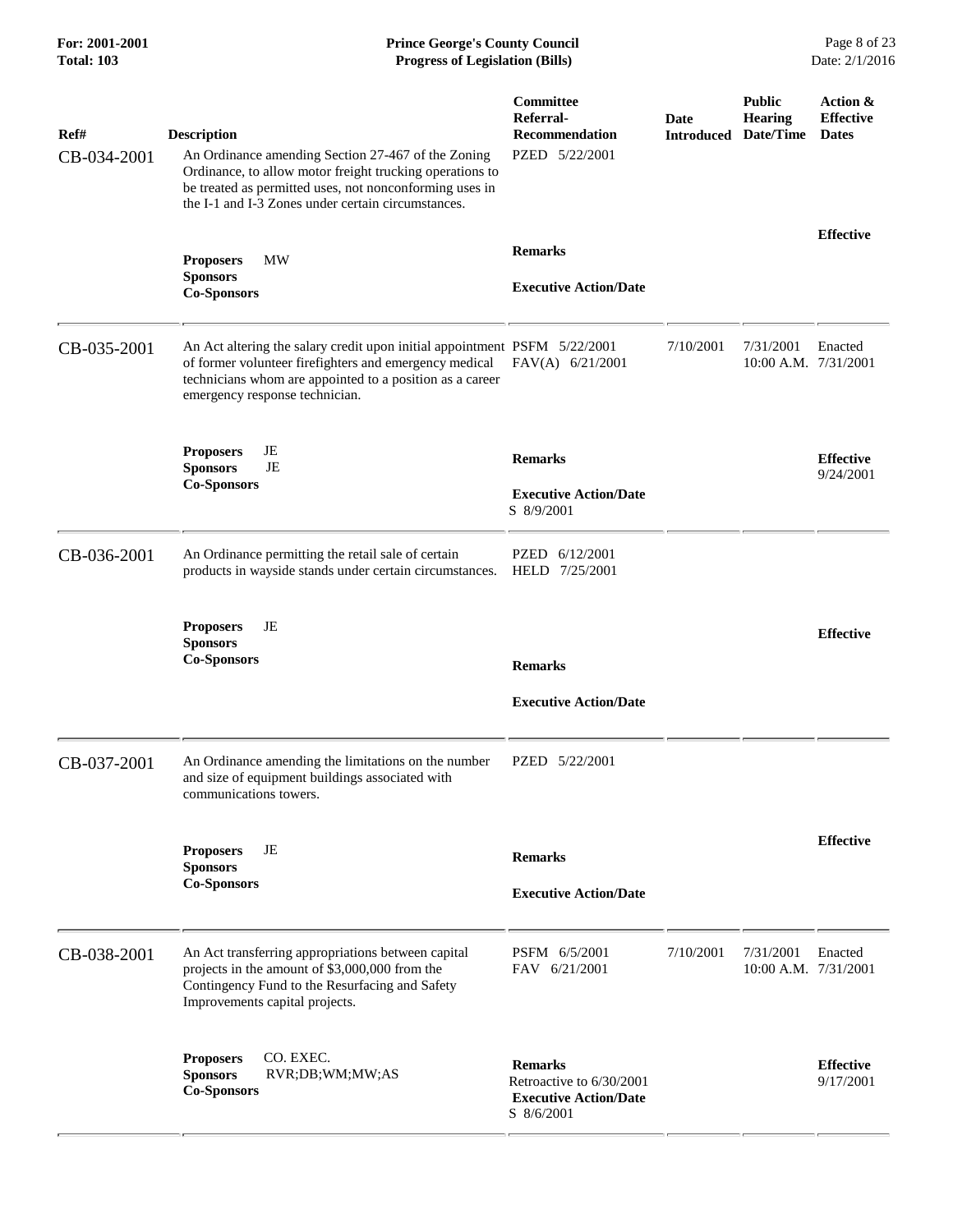#### **For: 2001-2001 Prince George's County Council** Page 9 of 23<br> **Prince George's County Council** Page 9 of 23<br> **Progress of Legislation (Bills)** Date: 2/1/2016 **Total: 103 Progress of Legislation (Bills)**

| Ref#<br>CB-039-2001 | <b>Description</b><br>An Act amending the Prince George's County Housing<br>and Property Standards Ordinance, adopting the 2000<br>International Property Maintenance Code with certain<br>amendments, amending certain definitions, and generally<br>relating to housing and property standards. | Committee<br>Referral-<br><b>Recommendation</b><br>THE 6/5/2001<br>FAV(A) 7/24/2001             | Date<br><b>Introduced</b><br>7/31/2001 | <b>Public</b><br><b>Hearing</b><br>Date/Time<br>9/11/2001<br>10:00 A.M. 9/11/2001 | Action &<br><b>Effective</b><br><b>Dates</b><br>Enacted |
|---------------------|---------------------------------------------------------------------------------------------------------------------------------------------------------------------------------------------------------------------------------------------------------------------------------------------------|-------------------------------------------------------------------------------------------------|----------------------------------------|-----------------------------------------------------------------------------------|---------------------------------------------------------|
|                     | CO. EXEC.<br><b>Proposers</b><br>RVR;DB;IG;PS<br><b>Sponsors</b><br><b>Co-Sponsors</b>                                                                                                                                                                                                            | <b>Remarks</b><br><b>Executive Action/Date</b><br>S 10/2/2001                                   |                                        |                                                                                   | <b>Effective</b><br>11/17/2001                          |
| CB-040-2001         | An Act amending the provisions for determining school<br>facilities adequacy at the time of preliminary plat of<br>subdivision and building permit.                                                                                                                                               | C.O.W. 6/12/2001<br>HELD 6/19/2001<br>FAV(A) 10/15/2001                                         | 10/16/2001                             | 11/19/2001 Enacted<br>1:30 P.M.                                                   | 11/19/2001                                              |
|                     | <b>RVR</b><br><b>Proposers</b><br><b>Sponsors</b><br>RVR;PS;AS;MW;JE<br><b>Co-Sponsors</b>                                                                                                                                                                                                        | <b>Remarks</b><br>See also CR-23-2001<br><b>Executive Action/Date</b><br>S 12/12/2001           |                                        |                                                                                   | <b>Effective</b><br>1/14/2002                           |
| CB-041-2001         | A Subdivision Bill establishing adequate public facilitie<br>testing and bonding requirements for recorded<br>subdivision lots.                                                                                                                                                                   | C.0.W. 6/12/2001<br>HELD 6/19/2001                                                              |                                        |                                                                                   |                                                         |
|                     | <b>RVR</b><br><b>Proposers</b><br><b>Sponsors</b><br><b>Co-Sponsors</b>                                                                                                                                                                                                                           | <b>Remarks</b><br>See also CB-40,<br>CB-42-2001 &<br>CR-23-2001<br><b>Executive Action/Date</b> |                                        |                                                                                   | <b>Effective</b>                                        |
| CB-042-2001         | An Ordinance amending the standards for the expiration C.O.W. 6/12/2001<br>of Special Exceptions.                                                                                                                                                                                                 | HELD 6/19/2001                                                                                  |                                        |                                                                                   |                                                         |
|                     | <b>Proposers</b><br><b>RVR</b><br><b>Sponsors</b><br><b>Co-Sponsors</b>                                                                                                                                                                                                                           | <b>Remarks</b><br>See also CB-40,<br>CB-41-2001 &<br>CR-23-2001<br><b>Executive Action/Date</b> |                                        |                                                                                   | <b>Effective</b>                                        |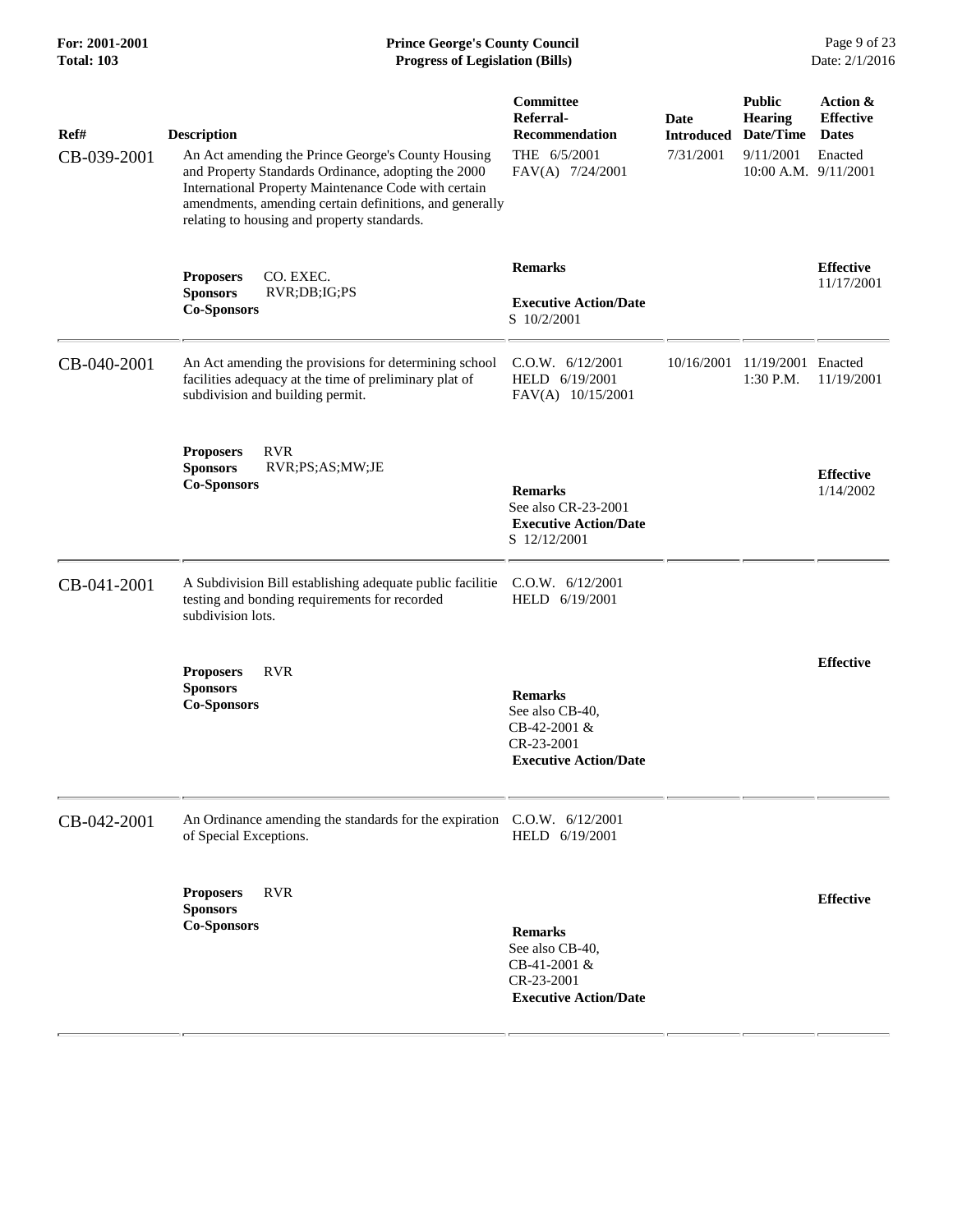#### **For: 2001-2001 Prince George's County Council** Page 10 of 23<br> **Prince George's County Council** Page 10 of 23<br> **Progress of Legislation (Bills)** Date: 2/1/2016 **Total: 103 Progress of Legislation (Bills)**

| Ref#<br>CB-043-2001 | <b>Description</b><br>An Emergency Act appropriating to the General Fund<br>revenue to provide for costs that were not anticipated in<br>the approved FY 2000-2001 Budget.                                                                                                                              | Committee<br>Referral-<br><b>Recommendation</b><br>C.0.W. 6/5/2001<br>FAV 6/19/2001              | Date<br><b>Introduced</b><br>6/5/2001 | <b>Public</b><br><b>Hearing</b><br>Date/Time<br>7/10/2001<br>$1:00$ P.M. | Action &<br><b>Effective</b><br><b>Dates</b><br>Enacted<br>7/10/2001 |
|---------------------|---------------------------------------------------------------------------------------------------------------------------------------------------------------------------------------------------------------------------------------------------------------------------------------------------------|--------------------------------------------------------------------------------------------------|---------------------------------------|--------------------------------------------------------------------------|----------------------------------------------------------------------|
|                     | CO. EXEC.<br><b>Proposers</b><br><b>RVR</b><br><b>Sponsors</b><br><b>Co-Sponsors</b>                                                                                                                                                                                                                    | <b>Remarks</b><br>Retroactive to June 30,<br>2001<br><b>Executive Action/Date</b><br>S 7/12/2001 |                                       |                                                                          | <b>Effective</b><br>7/12/2001                                        |
| CB-044-2001         | An Act appropriating to the General Fund revenue in<br>excess of budget estimates, to provide funds for costs<br>that were not anticipated in the approved FY 2000-2001<br>budget for various agencies and to transfer surplus<br>appropriations reflecting savings from various County<br>Departments. | C.0.W. 6/5/2001<br>FAV 6/19/2001                                                                 | 6/5/2001                              | 7/10/2001<br>1:00 P.M.                                                   | Enacted<br>7/10/2001                                                 |
|                     |                                                                                                                                                                                                                                                                                                         | <b>Remarks</b>                                                                                   |                                       |                                                                          | <b>Effective</b>                                                     |
|                     | CO. EXEC.<br><b>Proposers</b><br><b>RVR</b><br><b>Sponsors</b><br><b>Co-Sponsors</b>                                                                                                                                                                                                                    | <b>Executive Action/Date</b><br>S 7/19/2001                                                      |                                       |                                                                          | 9/4/2001                                                             |
| CB-045-2001         | An Act declaring certain parcels of County-Owned<br>Property as surplus, and approving the County<br>Executive's plan for disposal of such parcels.                                                                                                                                                     | PSFM 6/12/2001<br>FAV(A) $6/21/2001$                                                             | 7/10/2001                             | 7/31/2001<br>$10:00$ A.M. $7/31/2001$                                    | Enacted                                                              |
|                     | <b>Proposers</b><br>CO. EXEC.<br><b>Sponsors</b><br>RVR;MW;AS<br><b>Co-Sponsors</b>                                                                                                                                                                                                                     | <b>Remarks</b><br><b>Executive Action/Date</b>                                                   |                                       |                                                                          | <b>Effective</b><br>9/20/2001                                        |
|                     |                                                                                                                                                                                                                                                                                                         | S 8/6/2001                                                                                       |                                       |                                                                          |                                                                      |
| CB-046-2001         | An Act prohibiting the operator of a motor vehicle from<br>using a wireless telecommunication device unless the<br>vehicle is legally parked or equipped with a hands free<br>mechanism.                                                                                                                | PSFM 6/12/2001<br>HELD 6/21/2001<br>W/D 9/20/2001                                                |                                       |                                                                          |                                                                      |
|                     |                                                                                                                                                                                                                                                                                                         |                                                                                                  |                                       |                                                                          | <b>Effective</b>                                                     |
|                     | <b>Proposers</b><br>IG<br><b>Sponsors</b><br><b>Co-Sponsors</b>                                                                                                                                                                                                                                         | <b>Remarks</b>                                                                                   |                                       |                                                                          |                                                                      |
|                     |                                                                                                                                                                                                                                                                                                         | <b>Executive Action/Date</b>                                                                     |                                       |                                                                          |                                                                      |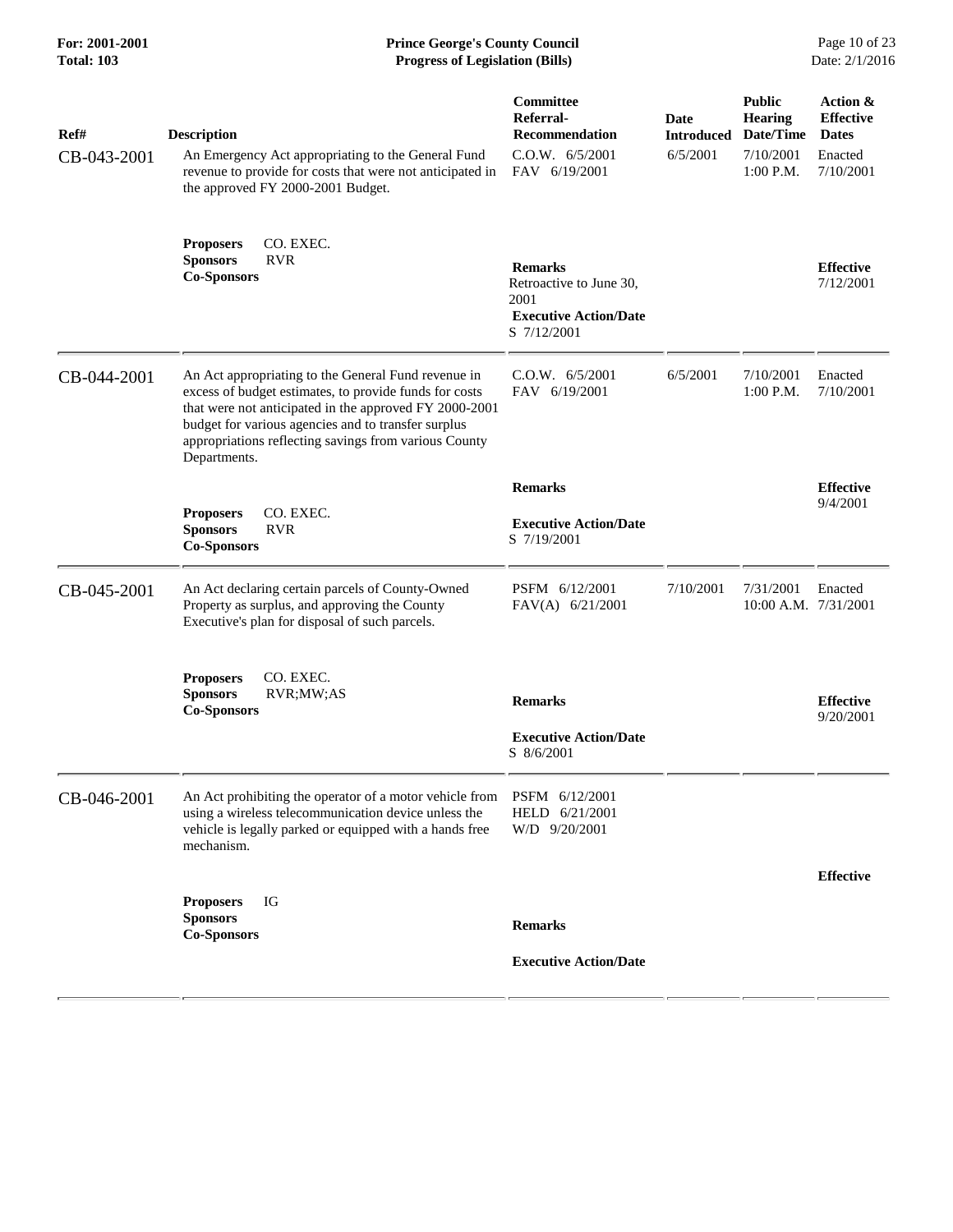| Ref#<br>CB-047-2001 | <b>Description</b><br>An Act providing for the installation of video cameras<br>and automatic recording devices in Police facilities areas<br>where witnesses, criminal suspects and arrested persons<br>are in contact with Police Officers.  | Committee<br>Referral-<br><b>Recommendation</b><br>PSFM 6/12/2001<br>HELD 6/21/2001<br>W/D 9/20/2001 | Date<br><b>Introduced</b> | <b>Public</b><br>Hearing<br>Date/Time | Action &<br><b>Effective</b><br><b>Dates</b> |
|---------------------|------------------------------------------------------------------------------------------------------------------------------------------------------------------------------------------------------------------------------------------------|------------------------------------------------------------------------------------------------------|---------------------------|---------------------------------------|----------------------------------------------|
|                     | IG<br><b>Proposers</b><br><b>Sponsors</b>                                                                                                                                                                                                      |                                                                                                      |                           |                                       | <b>Effective</b>                             |
|                     | <b>Co-Sponsors</b>                                                                                                                                                                                                                             | <b>Remarks</b><br><b>Executive Action/Date</b>                                                       |                           |                                       |                                              |
| CB-048-2001         | An Act authorizing Prince George's County, Maryland,<br>to borrow money in amount not exceeding \$74,617,000<br>to finance school projects.                                                                                                    | C.O.W. 6/12/2001<br>FAV 6/19/2001                                                                    | 6/12/2001                 | 7/10/2001<br>1:00 P.M.                | Enacted<br>7/10/2001                         |
|                     | CO. EXEC.<br><b>Proposers</b><br><b>Sponsors</b><br><b>RVR</b><br><b>Co-Sponsors</b>                                                                                                                                                           | <b>Remarks</b>                                                                                       |                           |                                       | <b>Effective</b><br>9/4/2001                 |
|                     |                                                                                                                                                                                                                                                | <b>Executive Action/Date</b><br>S 7/19/2001                                                          |                           |                                       |                                              |
| CB-049-2001         | An Act concerning the issuance and sale of General<br>Obligation Bonds to finance School and County Capital<br>Projects in an amount not to exceed \$125,446,000.                                                                              | C.O.W. 6/12/2001<br>FAV 6/19/2001                                                                    | 6/12/2001                 | 7/10/2001<br>1:00 P.M.                | Enacted<br>7/10/2001                         |
|                     | CO. EXEC.<br><b>Proposers</b><br><b>Sponsors</b><br><b>RVR</b><br><b>Co-Sponsors</b>                                                                                                                                                           | <b>Remarks</b>                                                                                       |                           |                                       | <b>Effective</b><br>9/4/2001                 |
|                     |                                                                                                                                                                                                                                                | <b>Executive Action/Date</b><br>S 7/19/2001                                                          |                           |                                       |                                              |
| CB-050-2001         | An Act amending the County transfer tax provision for<br>leases in order to comport with changes to the<br>computation of assessments under State Law.                                                                                         | C.O.W. 6/12/2001<br>FAV 6/19/2001                                                                    | 6/12/2001                 | 7/10/2001<br>1:00 P.M.                | Enacted<br>7/10/2001                         |
|                     | CO. EXEC.<br><b>Proposers</b><br><b>Sponsors</b><br><b>RVR</b><br><b>Co-Sponsors</b>                                                                                                                                                           | <b>Remarks</b>                                                                                       |                           |                                       | <b>Effective</b><br>9/4/2001                 |
|                     |                                                                                                                                                                                                                                                | <b>Executive Action/Date</b><br>S 7/19/2001                                                          |                           |                                       |                                              |
| CB-051-2001         | An Act amending certain qualifying criteria for a<br>property tax credit for certain manufacturing, fabrication, FAV 6/19/2001<br>assembling, or research and development facilities and<br>extending the sunset provision of such tax credit. | C.O.W. 6/12/2001                                                                                     | 6/12/2001                 | 7/10/2001<br>1:00 P.M.                | Enacted<br>7/10/2001                         |
|                     | CO. EXEC.<br><b>Proposers</b><br><b>Sponsors</b><br>RVR; IG; AS; MW<br><b>Co-Sponsors</b>                                                                                                                                                      | <b>Remarks</b><br><b>Executive Action/Date</b><br>S 7/19/2001                                        |                           |                                       | <b>Effective</b><br>9/4/2001                 |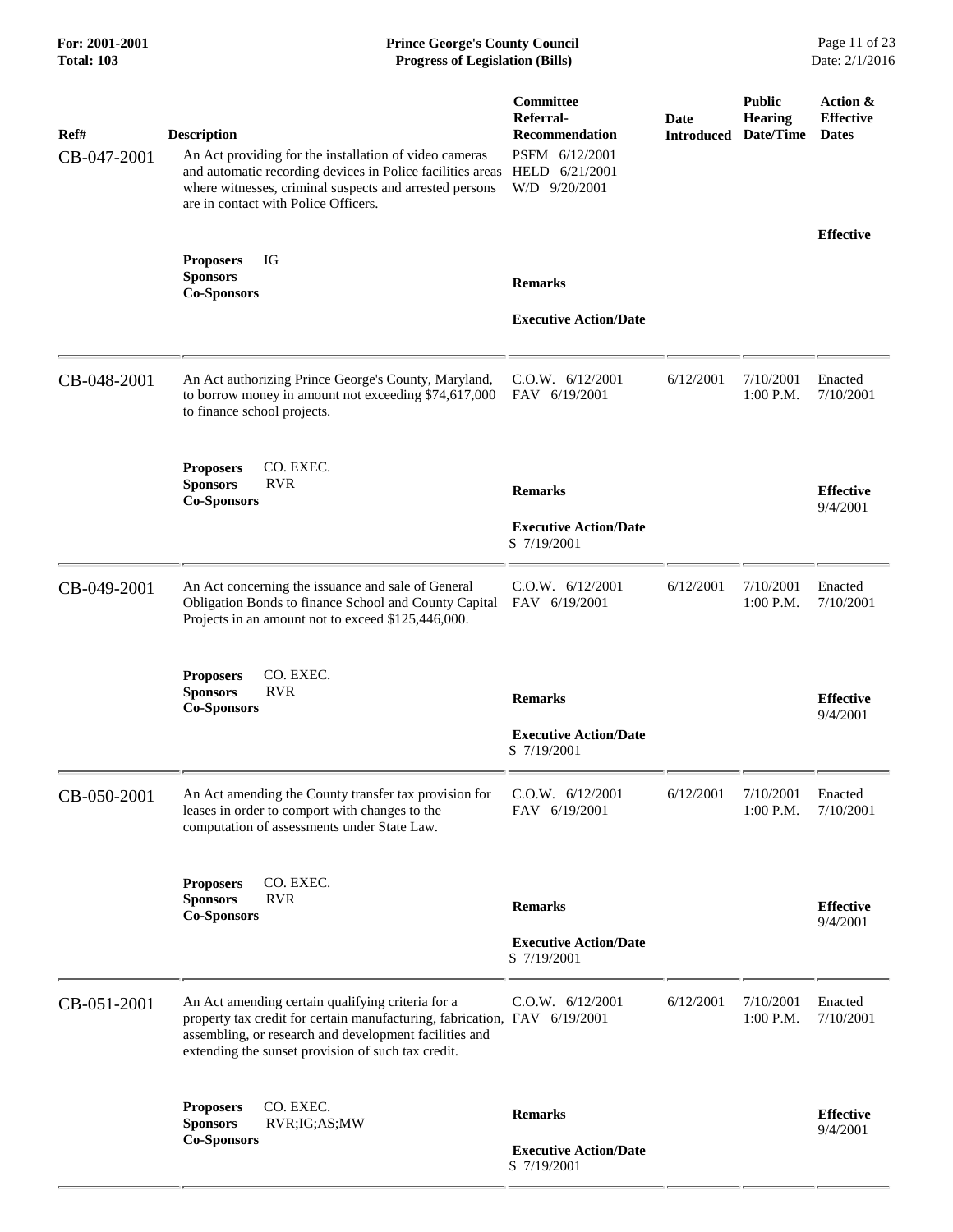| For: 2001-2001<br><b>Total: 103</b> | <b>Prince George's County Council</b><br><b>Progress of Legislation (Bills)</b>                                                                                                                                                                                                                                                            |                                                                                          |                           |                                              | Page 12 of 23<br>Date: 2/1/2016              |
|-------------------------------------|--------------------------------------------------------------------------------------------------------------------------------------------------------------------------------------------------------------------------------------------------------------------------------------------------------------------------------------------|------------------------------------------------------------------------------------------|---------------------------|----------------------------------------------|----------------------------------------------|
| Ref#                                | <b>Description</b>                                                                                                                                                                                                                                                                                                                         | <b>Committee</b><br>Referral-<br><b>Recommendation</b>                                   | Date<br><b>Introduced</b> | <b>Public</b><br><b>Hearing</b><br>Date/Time | Action &<br><b>Effective</b><br><b>Dates</b> |
| CB-052-2001                         | An Ordinance permitting certain fences to be located<br>within proposed rights-of-way under certain<br>circumstances.                                                                                                                                                                                                                      | PZED 6/19/2001                                                                           |                           |                                              |                                              |
|                                     | <b>Proposers</b><br>DB<br><b>Sponsors</b><br><b>Co-Sponsors</b>                                                                                                                                                                                                                                                                            | <b>Remarks</b><br><b>Executive Action/Date</b>                                           |                           |                                              | <b>Effective</b>                             |
| CB-053-2001                         | An Ordinance permitting riding stables in the R-R Zone<br>without the requirement for a special exception under<br>certain circumstances.                                                                                                                                                                                                  | PZED 6/19/2001<br>FAV(A) 7/25/2001                                                       | 7/31/2001                 | 9/11/2001<br>$10:00$ A.M. $9/11/2001$        | Enacted                                      |
|                                     | <b>Proposers</b><br>AS<br>AS<br><b>Sponsors</b><br><b>Co-Sponsors</b>                                                                                                                                                                                                                                                                      | <b>Remarks</b><br><b>Executive Action/Date</b>                                           |                           |                                              | <b>Effective</b><br>10/29/2001               |
| CB-054-2001                         | An Act appropriating additional revenue from available<br>and uncommitted fund balance to the Drug Enforcement FAV 7/19/2001<br>and Education and Special Revenue Fund, and to provide<br>funds for costs that were not anticipated in the Approved<br>FY 2000-2001 Budget for the Drug Enforcement and<br>Education Special Revenue Fund. | PSFM 7/10/2001                                                                           | 7/10/2001                 | 7/31/2001<br>10:00 A.M. 7/31/2001            | Enacted                                      |
|                                     | CO. EXEC.<br><b>Proposers</b><br><b>Sponsors</b><br>RVR; AS; DB<br><b>Co-Sponsors</b>                                                                                                                                                                                                                                                      | <b>Remarks</b><br>Retroactive to 6/30/2001<br><b>Executive Action/Date</b><br>S 8/6/2001 |                           |                                              | <b>Effective</b><br>9/17/2001                |
| CB-055-2001                         | An Act amending the labor agreement by and between<br>Prince George's County and the Deputy Sheriff's Assoc.<br>(Civilian Units), to provide for wages and certain other<br>terms and conditions of employment for personnel<br>classifications certified by the Prince George's County<br>Employee Relations Board.                       | PSFM 7/10/2001<br>FAV 7/19/2001                                                          | 7/31/2001                 |                                              | Enacted<br>9/11/2001                         |
|                                     | CO. EXEC.<br><b>Proposers</b><br><b>Sponsors</b><br>RVR;JE;MW;AS;PS<br><b>Co-Sponsors</b>                                                                                                                                                                                                                                                  | <b>Remarks</b><br>See also CR-42-2001<br><b>Executive Action/Date</b><br>S 10/2/2001     |                           |                                              | <b>Effective</b><br>11/17/2001               |
| CB-056-2001                         | An Act assigning certain existing classes of work to the<br>bargaining unit represented by the Deputy Sheriff's<br>Association of Prince George's County, Inc. (Civilian<br>Units).                                                                                                                                                        | PSFM 7/10/2001<br>FAV 7/19/2001                                                          | 7/31/2001                 | 9/11/2001<br>10:00 A.M. 9/11/2001            | Enacted                                      |
|                                     | CO. EXEC.<br><b>Proposers</b><br><b>Sponsors</b><br>RVR;MW;JE;AS;PS<br><b>Co-Sponsors</b>                                                                                                                                                                                                                                                  | <b>Remarks</b><br><b>Executive Action/Date</b><br>S 10/2/2001                            |                           |                                              | <b>Effective</b><br>11/17/2001               |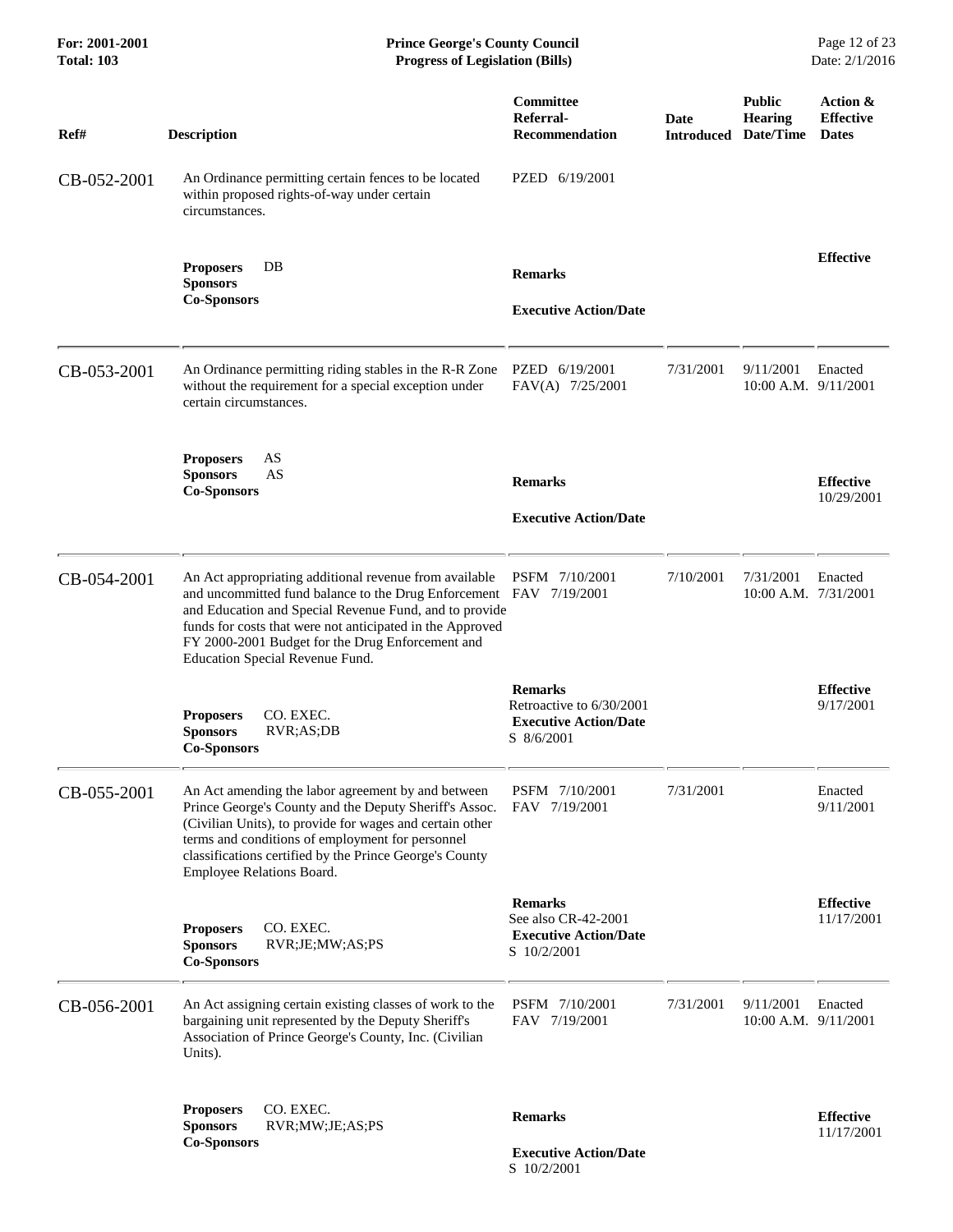| Ref#        | <b>Description</b>                                                                                                                                                                                                                                                                  | Committee<br>Referral-<br><b>Recommendation</b>                | Date<br><b>Introduced</b> | <b>Public</b><br><b>Hearing</b><br>Date/Time | Action &<br><b>Effective</b><br><b>Dates</b> |
|-------------|-------------------------------------------------------------------------------------------------------------------------------------------------------------------------------------------------------------------------------------------------------------------------------------|----------------------------------------------------------------|---------------------------|----------------------------------------------|----------------------------------------------|
| CB-057-2001 | An Act adopting the 2001 Inventory of Real Property<br>and Improvements titled in the name of Prince George's<br>County.                                                                                                                                                            | PSFM 7/10/2001<br>FAV 7/19/2001                                | 7/31/2001                 | 9/11/2001<br>10:00 A.M. 9/11/2001            | Enacted                                      |
|             | <b>Proposers</b><br>CO. EXEC.<br><b>Sponsors</b><br><b>RVR</b><br><b>Co-Sponsors</b>                                                                                                                                                                                                | <b>Remarks</b><br><b>Executive Action/Date</b><br>S 10/2/2001  |                           |                                              | <b>Effective</b><br>11/17/2001               |
| CB-058-2001 | An Ordinance defining Residential Revitalization,<br>creating a consolidated review process to encourage<br>Residential Revitalization within designated<br>Revitalization Tax Credit Districts, and permitting<br>Residential Revitalization for existing multi-family<br>dwellin. | PZED 7/10/2001<br>FAV(A) 7/25/2001                             | 7/31/2001                 | 9/11/2001<br>$10:00$ A.M. $9/11/2001$        | Enacted                                      |
|             |                                                                                                                                                                                                                                                                                     | <b>Remarks</b>                                                 |                           |                                              | <b>Effective</b>                             |
|             | PS<br><b>Proposers</b><br><b>Sponsors</b><br><b>PS</b><br><b>Co-Sponsors</b>                                                                                                                                                                                                        | <b>Executive Action/Date</b>                                   |                           |                                              | 9/11/2001                                    |
| CB-059-2001 | An Act amending the responsibilities of the Chief of<br>Police and the Citizens Complaint Oversight Panel in the FAV(A) 10/4/2001<br>investigation of complaints against County law<br>enforcement officers.                                                                        | PSFM 7/10/2001                                                 | 10/16/2001 11/6/2001      | $1:30$ P.M.                                  | Enacted<br>11/6/2001                         |
|             | JE;DB;RVR<br><b>Proposers</b><br><b>Sponsors</b><br>JE;DB;RVR<br><b>Co-Sponsors</b>                                                                                                                                                                                                 | <b>Remarks</b><br><b>Executive Action/Date</b><br>S 11/26/2001 |                           |                                              | <b>Effective</b><br>1/11/2002                |
| CB-060-2001 | An Act repealing obsolete provisions of the County Code PZED 7/24/2001<br>pertaining to the Department of Program Planning and<br>Economic Development that was abolished in 1983.                                                                                                  | FAV 9/26/2001                                                  | 10/2/2001                 | 10/30/2001 Enacted<br>1:30 P.M.              | 10/30/2001                                   |
|             | TH<br><b>Proposers</b><br><b>TH</b><br><b>Sponsors</b><br><b>Co-Sponsors</b>                                                                                                                                                                                                        | <b>Remarks</b><br><b>Executive Action/Date</b><br>S 11/19/2001 |                           |                                              | <b>Effective</b><br>1/4/2002                 |
| CB-061-2001 | An Ordinance authorizing the Planning Director to<br>approve minor amendments to approved Basic Plans<br>under certain circumstances.                                                                                                                                               | PZED 7/31/2001<br>FAV(A) 9/26/2001                             | 10/2/2001                 | 11/6/2001<br>1:30 P.M.                       | Enacted<br>11/6/2001                         |
|             | <b>Proposers</b><br>JE<br>JE<br><b>Sponsors</b><br><b>Co-Sponsors</b>                                                                                                                                                                                                               | <b>Remarks</b>                                                 |                           |                                              | <b>Effective</b><br>12/24/2001               |

 **Executive Action/Date**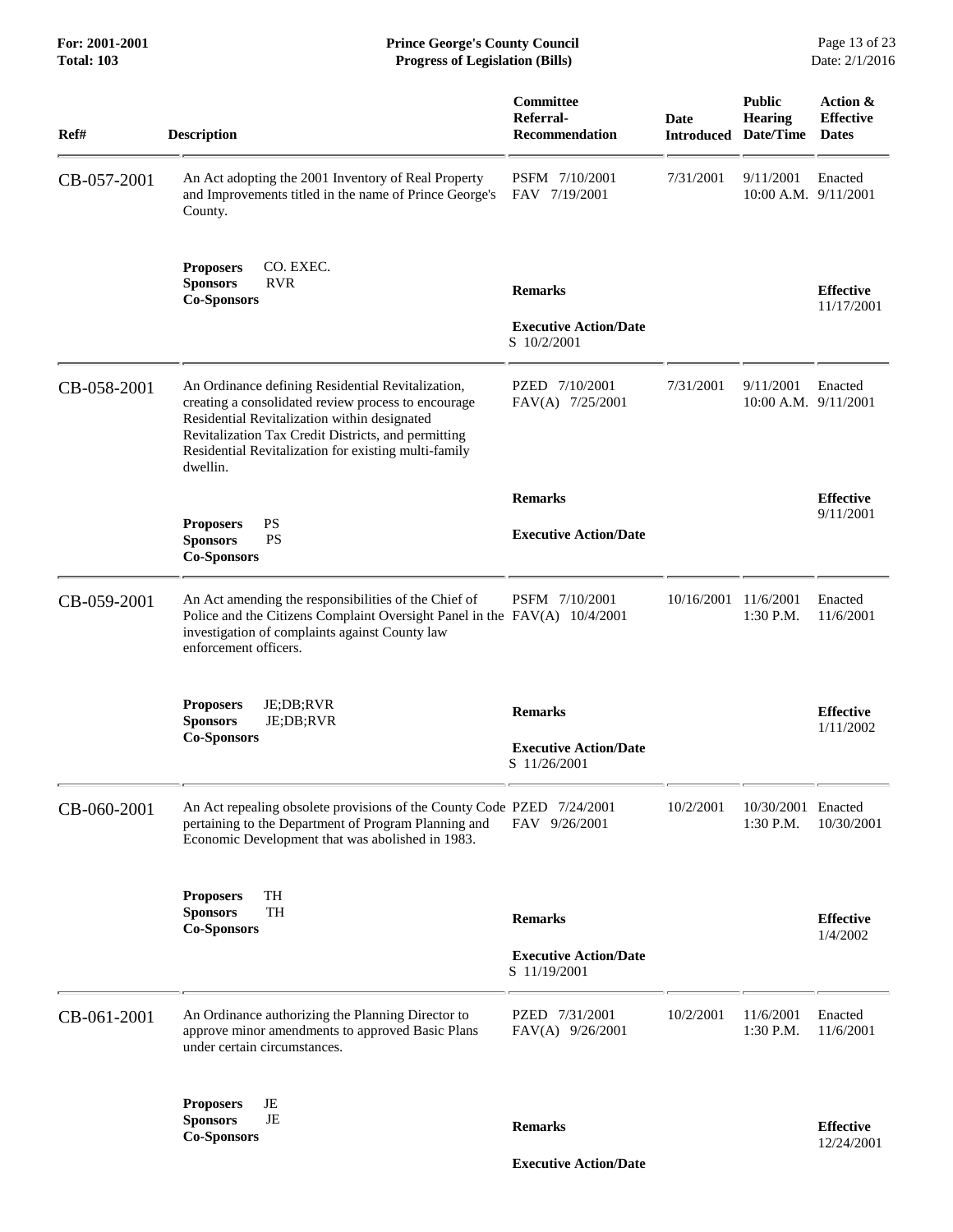| For: 2001-2001<br><b>Total: 103</b> | <b>Prince George's County Council</b><br><b>Progress of Legislation (Bills)</b>                                                                                                                                                                                                                                    |                                                                                                             |                           |                                       | Page 14 of 23<br>Date: 2/1/2016              |
|-------------------------------------|--------------------------------------------------------------------------------------------------------------------------------------------------------------------------------------------------------------------------------------------------------------------------------------------------------------------|-------------------------------------------------------------------------------------------------------------|---------------------------|---------------------------------------|----------------------------------------------|
| Ref#                                | <b>Description</b>                                                                                                                                                                                                                                                                                                 | <b>Committee</b><br>Referral-<br><b>Recommendation</b>                                                      | Date<br><b>Introduced</b> | <b>Public</b><br>Hearing<br>Date/Time | Action &<br><b>Effective</b><br><b>Dates</b> |
| CB-062-2001                         | An Act to amend Salary Schedule G to reflect modified<br>benefits under the Prince George's County Supplemental FAV(A) 9/20/2001<br>Pension Plan for General Schedule Employees.                                                                                                                                   | PSFM 7/31/2001                                                                                              | 10/2/2001                 | 10/30/2001<br>$1:30$ P.M.             | Enacted<br>10/30/2001                        |
|                                     | <b>Proposers</b><br>CO. EXEC.<br><b>Sponsors</b><br>JE;WM;AS;TH;MW;IG;PS<br><b>Co-Sponsors</b>                                                                                                                                                                                                                     | <b>Remarks</b><br>Sections 1, 2 $&$ 3 effective<br>1/1/2002<br><b>Executive Action/Date</b><br>S 11/19/2001 |                           |                                       | <b>Effective</b><br>1/4/2002                 |
| CB-063-2001                         | An Ordinance to amend the commercial use tables<br>pertaining to food or beverage stores and department or<br>variety stores as permitted and special exception uses.                                                                                                                                              | PZED 9/11/2001<br>FAV(A) 10/10/2001                                                                         | 10/23/2001                | 11/19/2001 Failed                     | 10:00 A.M. 11/19/2001                        |
|                                     | TH<br><b>Proposers</b><br>TH<br><b>Sponsors</b><br><b>Co-Sponsors</b>                                                                                                                                                                                                                                              | <b>Remarks</b><br><b>Executive Action/Date</b>                                                              |                           |                                       | <b>Effective</b>                             |
| CB-064-2001                         | An Act granting a tax credit for certain real property<br>owned by the Crescent Cities Charities, Incorporated.                                                                                                                                                                                                    | PSFM 9/11/2001<br>FAV 10/4/2001                                                                             | 10/16/2001                | 11/6/2001<br>$1:30$ P.M.              | Enacted<br>11/6/2001                         |
|                                     | TH<br><b>Proposers</b><br>TH<br><b>Sponsors</b><br><b>Co-Sponsors</b>                                                                                                                                                                                                                                              | <b>Remarks</b><br><b>Executive Action/Date</b><br>US 11/30/2001                                             |                           |                                       | <b>Effective</b><br>1/15/2002                |
| CB-065-2001                         | An Act regulating the method of distributing tobacco<br>products to minors for commercial purposes in certain<br>circumstances; regulating the method of displaying<br>tobacco products for commercial purposes in certain<br>circumstances and providing for enforcement of these<br>requirements by civil fines. | HEHS 9/11/2001<br>FAV(A) 10/9/2001                                                                          | 10/16/2001                | 11/6/2001<br>$1:30$ P.M.              | Enacted<br>11/6/2001                         |
|                                     | CO. EXEC.<br><b>Proposers</b><br><b>Sponsors</b><br><b>PS</b><br><b>Co-Sponsors</b>                                                                                                                                                                                                                                | <b>Remarks</b><br><b>Executive Action/Date</b><br>S 11/19/2001                                              |                           |                                       | <b>Effective</b><br>1/4/2002                 |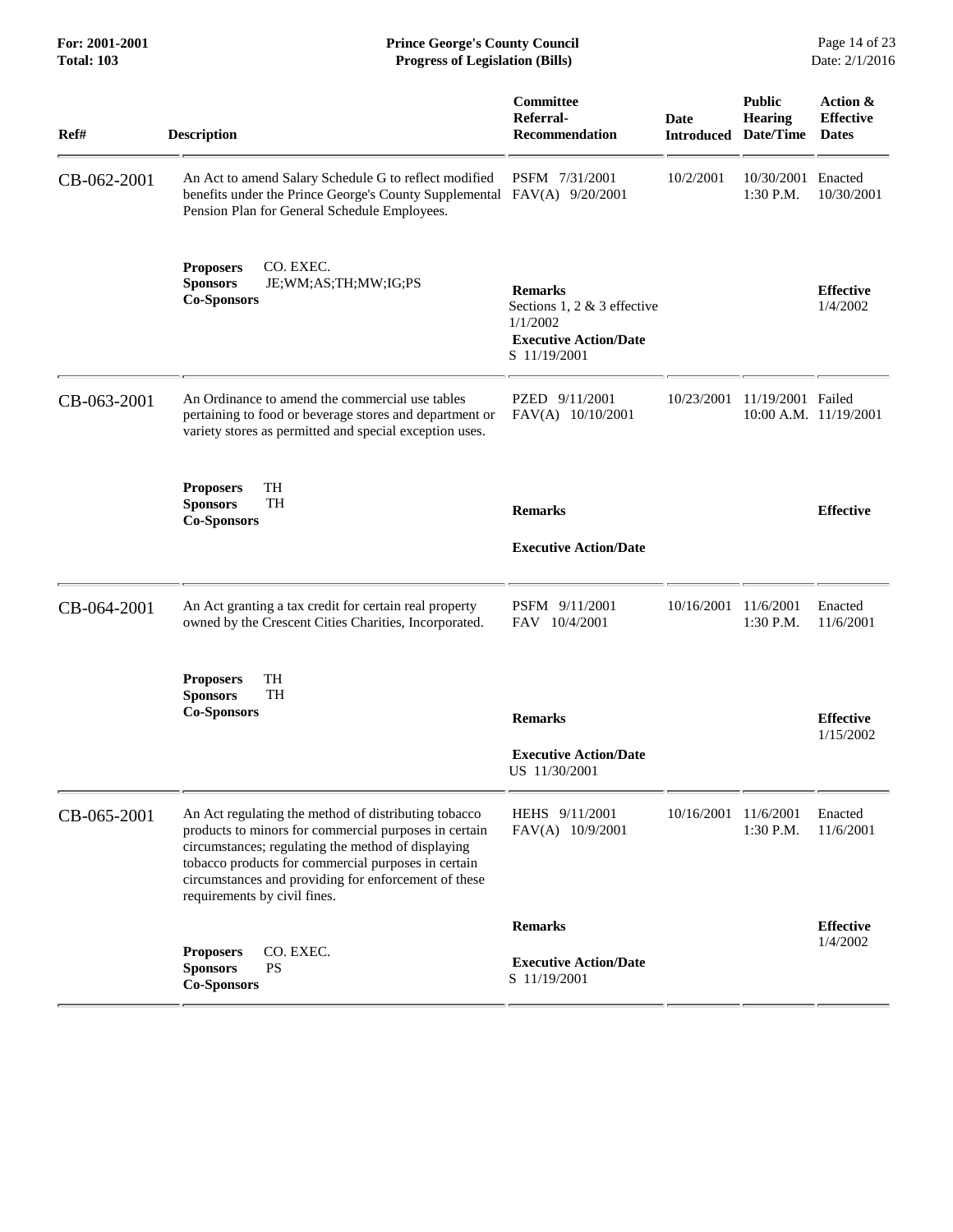| Ref#<br>CB-066-2001 | <b>Description</b><br>An Act establishing the homestead property tax credit<br>percentage for the County property tax for the taxable<br>year beginning July 1, 2002, as required by State law.                                                                                                                                    | Committee<br>Referral-<br><b>Recommendation</b><br>PSFM 9/11/2001<br>FAV 9/20/2001 | Date<br>Introduced<br>9/11/2001 | <b>Public</b><br><b>Hearing</b><br>Date/Time<br>10/2/2001<br>10:00 A.M. 10/2/2001 | Action &<br><b>Effective</b><br><b>Dates</b><br>Enacted |
|---------------------|------------------------------------------------------------------------------------------------------------------------------------------------------------------------------------------------------------------------------------------------------------------------------------------------------------------------------------|------------------------------------------------------------------------------------|---------------------------------|-----------------------------------------------------------------------------------|---------------------------------------------------------|
|                     | CO. EXEC.<br><b>Proposers</b><br><b>Sponsors</b><br>AS;DB;MW;RVR<br><b>Co-Sponsors</b>                                                                                                                                                                                                                                             | <b>Remarks</b><br><b>Executive Action/Date</b><br>S 10/2/2001                      |                                 |                                                                                   | <b>Effective</b><br>11/17/2001                          |
| CB-067-2001         | An Act amending the Stormwater Management Division<br>of the County Code to comport with State law, adopting<br>fees for new publicly maintained stormwater<br>management ponds, and to amend the fee schedule.                                                                                                                    | THE $9/25/2001$<br>HELD 10/17/2001<br>FAV(A) 10/22/2001                            | 10/23/2001                      | 11/19/2001 Enacted                                                                | 10:30 A.M. 11/19/2001                                   |
|                     | <b>Proposers</b><br>CO. EXEC.<br><b>Sponsors</b><br>DB;PS;MW<br><b>Co-Sponsors</b>                                                                                                                                                                                                                                                 | <b>Remarks</b><br><b>Executive Action/Date</b>                                     |                                 |                                                                                   | <b>Effective</b><br>1/28/2002                           |
|                     |                                                                                                                                                                                                                                                                                                                                    | S 12/12/2001                                                                       |                                 |                                                                                   |                                                         |
| CB-068-2001         | An Act providing criminal penalties for violations of<br>Subtitle 5, Division 12 of the County Code.                                                                                                                                                                                                                               | THE 9/25/2001<br>FAV 10/17/2001                                                    | 10/23/2001                      | 11/19/2001 Failed                                                                 | 10:30 A.M. 11/19/2001                                   |
|                     | IG<br><b>Proposers</b><br><b>Sponsors</b><br>IG<br><b>Co-Sponsors</b>                                                                                                                                                                                                                                                              | <b>Remarks</b>                                                                     |                                 |                                                                                   | <b>Effective</b>                                        |
|                     |                                                                                                                                                                                                                                                                                                                                    | <b>Executive Action/Date</b>                                                       |                                 |                                                                                   |                                                         |
| CB-069-2001         | An Act amending the language in Subtitle 6 used to<br>describe the office, personnel and activities of the agency FAV(A) 10/18/2001<br>known as the Office of Civil Defense and/or the Office<br>of Emergency Preparedness, to be consistent with<br>language used in State law and generally relating to<br>emergency management. | PSFM 9/25/2001                                                                     |                                 | 10/23/2001 11/19/2001 Enacted                                                     | $10:15$ A.M. $11/19/2001$                               |
|                     |                                                                                                                                                                                                                                                                                                                                    | <b>Remarks</b>                                                                     |                                 |                                                                                   | <b>Effective</b>                                        |
|                     | CO. EXEC.<br><b>Proposers</b><br><b>Sponsors</b><br>DB;MW<br><b>Co-Sponsors</b>                                                                                                                                                                                                                                                    | <b>Executive Action/Date</b><br>S 12/12/2001                                       |                                 |                                                                                   | 1/28/2002                                               |
| CB-070-2001         | Executive Order No. 30-2001 Reorganizational Proposal PSFM 9/25/2001<br>amending the Schedule of Legislation in accordance with FAV 10/18/2001<br>State law.                                                                                                                                                                       |                                                                                    |                                 |                                                                                   | Approved<br>11/19/2001                                  |
|                     | CO. EXEC.<br><b>Proposers</b><br><b>Sponsors</b><br><b>Co-Sponsors</b>                                                                                                                                                                                                                                                             | <b>Remarks</b>                                                                     |                                 |                                                                                   | <b>Effective</b><br>11/19/2001                          |
|                     |                                                                                                                                                                                                                                                                                                                                    | <b>Executive Action/Date</b>                                                       |                                 |                                                                                   |                                                         |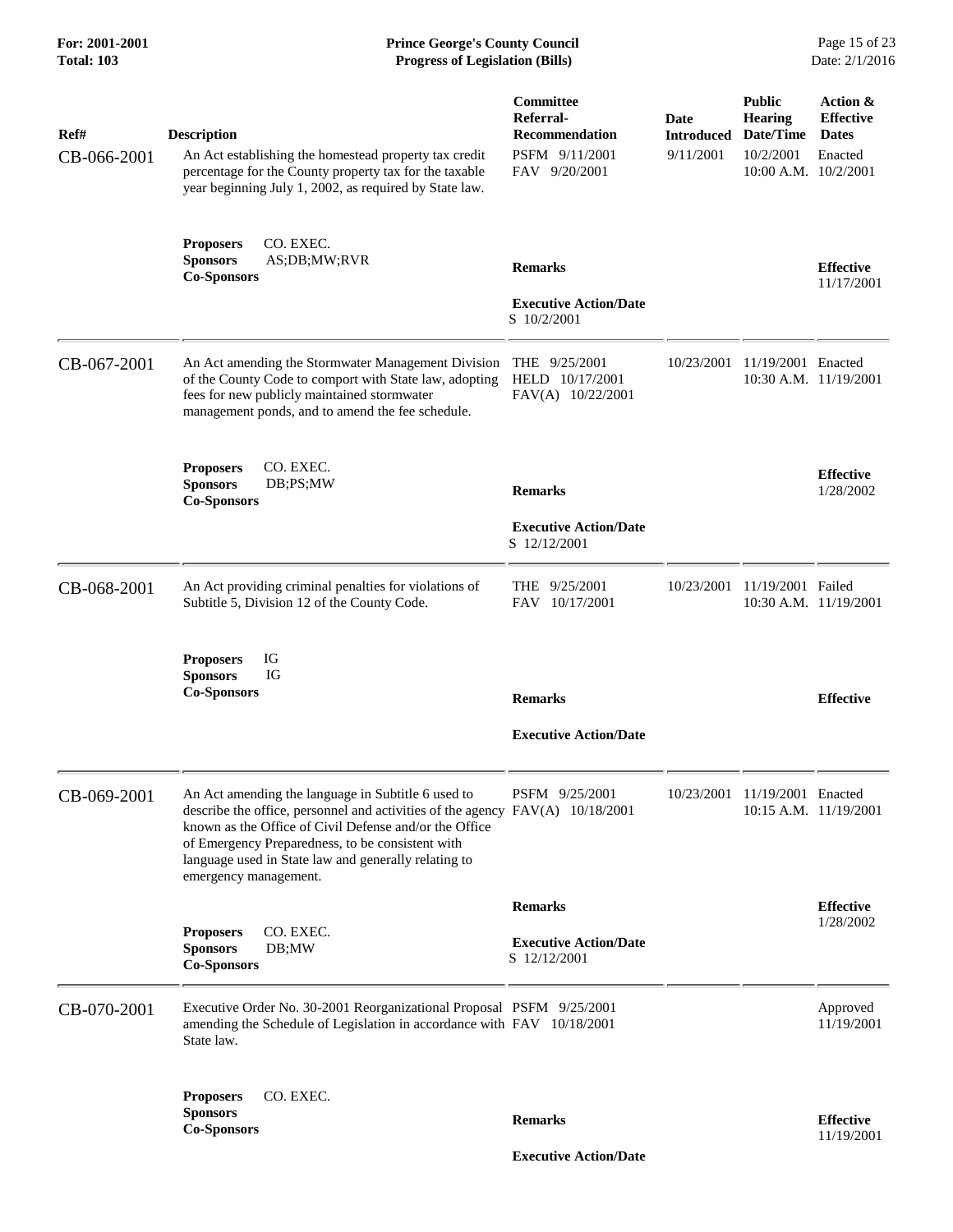| Ref#        | <b>Description</b>                                                                                                                                                                                                                                                                                                                                         | Committee<br>Referral-<br><b>Recommendation</b> | Date<br><b>Introduced</b> | <b>Public</b><br><b>Hearing</b><br>Date/Time | Action &<br><b>Effective</b><br><b>Dates</b> |
|-------------|------------------------------------------------------------------------------------------------------------------------------------------------------------------------------------------------------------------------------------------------------------------------------------------------------------------------------------------------------------|-------------------------------------------------|---------------------------|----------------------------------------------|----------------------------------------------|
| CB-071-2001 | An Ordinance requiring special exceptions for the keep-<br>ing of animals or poultry on commercial lots under<br>20,000 sq ft; providing that all such uses are prohibited<br>and must cease if on lots under 20,000 sq ft which abut<br>occupied residential property; establishing setback; and<br>prohibiting Board of Appeals from granting variances. | PZED 9/25/2001<br>FAV(A) 10/2/2001              | 10/9/2001                 | 11/19/2001 Enacted                           | 10:00 A.M. 11/19/2001                        |
|             |                                                                                                                                                                                                                                                                                                                                                            | <b>Remarks</b>                                  |                           |                                              | <b>Effective</b>                             |
|             | PS<br><b>Proposers</b><br><b>Sponsors</b><br>PS;WM<br><b>Co-Sponsors</b>                                                                                                                                                                                                                                                                                   | <b>Executive Action/Date</b>                    |                           |                                              | 1/4/2002                                     |
| CB-072-2001 | An Ordinance revising the requirements for amending an PZED 9/25/2001<br>approved Transit District Overlay Zone.                                                                                                                                                                                                                                           | FAV(A) 10/10/2001                               |                           | 10/23/2001 11/19/2001 Enacted                | 10:00 A.M. 11/19/2001                        |
|             | PS;TH<br><b>Proposers</b><br><b>Sponsors</b><br>PS;TH<br><b>Co-Sponsors</b>                                                                                                                                                                                                                                                                                | <b>Remarks</b><br><b>Executive Action/Date</b>  |                           |                                              | <b>Effective</b><br>11/19/2001               |
| CB-073-2001 | An Ordinance authorizing the Department of Public<br>Works and Transportation to enforce the County's<br>prohibitions against certain illegal signs.                                                                                                                                                                                                       | THE 9/25/2001<br>FAV(A) 10/17/2001              |                           | 10/23/2001 11/19/2001 Enacted                | 10:30 A.M. 11/19/2001                        |
|             | CO. EXEC.<br><b>Proposers</b><br><b>Sponsors</b><br>RVR;JE;DB;PS;MW;AS<br><b>Co-Sponsors</b>                                                                                                                                                                                                                                                               | <b>Remarks</b><br><b>Executive Action/Date</b>  |                           |                                              | <b>Effective</b><br>1/4/2002                 |
|             |                                                                                                                                                                                                                                                                                                                                                            |                                                 |                           |                                              |                                              |
| CB-074-2001 | An Act authorizing the Department of Public Works and<br>Transportation to enforce the County's prohibitions<br>against certain illegal signs, and clarifying the materials<br>and property constituting illegal litter in the County right<br>of way.                                                                                                     | THE $9/25/2001$<br>FAV(A) 10/17/2001            | 10/23/2001                | 11/19/2001 Enacted                           | 10:30 A.M. 11/19/2001                        |
|             |                                                                                                                                                                                                                                                                                                                                                            | <b>Remarks</b>                                  |                           |                                              | <b>Effective</b>                             |
|             | CO. EXEC.<br><b>Proposers</b><br><b>Sponsors</b><br>RVR;MW;JE;PS;DB<br><b>Co-Sponsors</b>                                                                                                                                                                                                                                                                  | <b>Executive Action/Date</b><br>S 12/6/2001     |                           |                                              | 1/22/2002                                    |
| CB-075-2001 | An Ordinance permitting contractor's offices in the R-R<br>Zone under certain circumstances.                                                                                                                                                                                                                                                               | PZED 9/25/2001<br>FAV(A) 10/10/2001             |                           | 10/16/2001 11/19/2001 Enacted                | $10:00$ A.M. $11/19/2001$                    |
|             | AS<br><b>Proposers</b><br><b>Sponsors</b><br>AS<br><b>Co-Sponsors</b>                                                                                                                                                                                                                                                                                      | <b>Remarks</b>                                  |                           |                                              | <b>Effective</b><br>1/4/2002                 |

 **Executive Action/Date**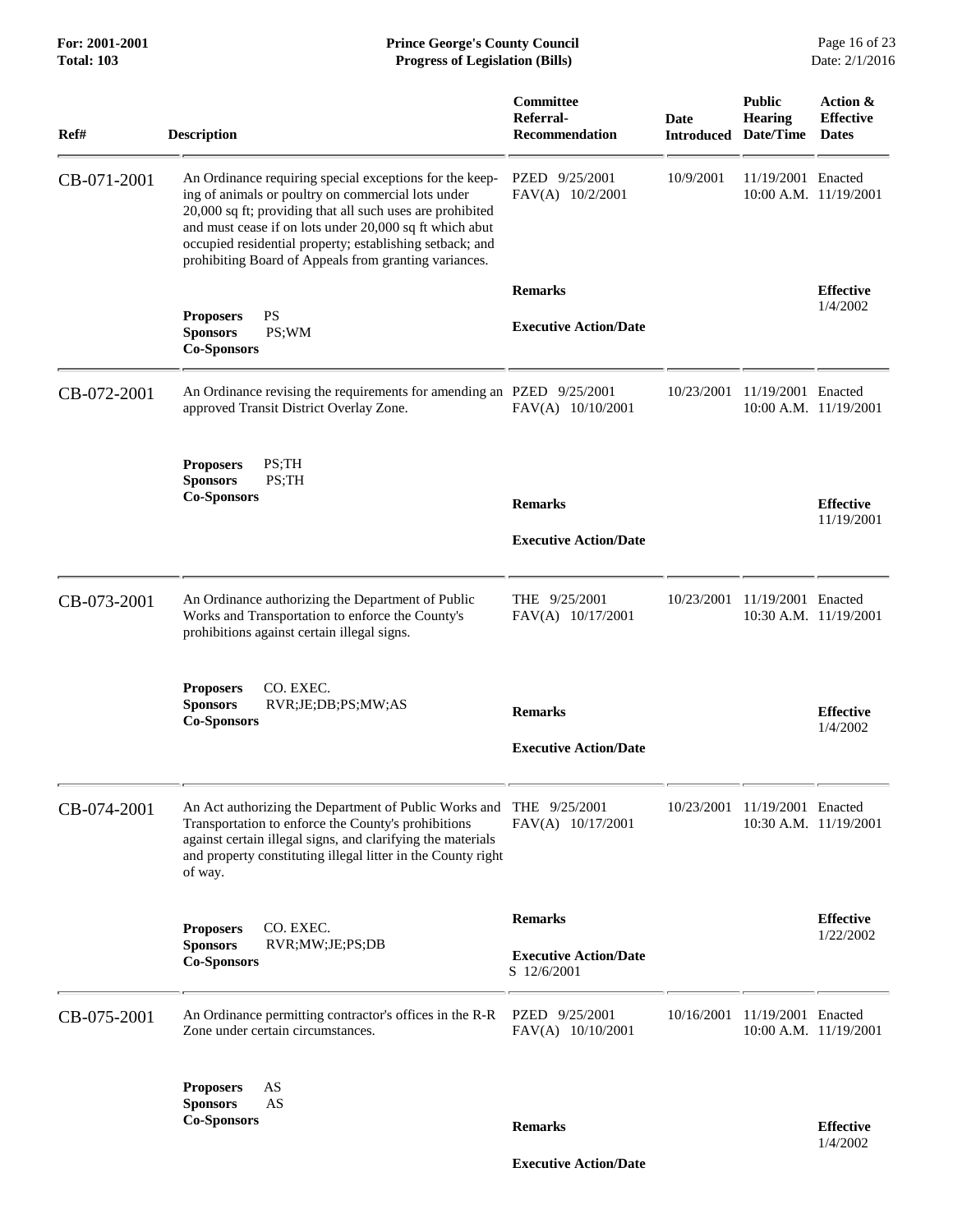| <b>Total: 103</b> | <b>Progress of Legislation (Bills)</b>                                                                                                                                                                                                                                                                                                           |                                                                                                      |                      |                                                                | Date: 2/1/2016                               |
|-------------------|--------------------------------------------------------------------------------------------------------------------------------------------------------------------------------------------------------------------------------------------------------------------------------------------------------------------------------------------------|------------------------------------------------------------------------------------------------------|----------------------|----------------------------------------------------------------|----------------------------------------------|
| Ref#              | <b>Description</b>                                                                                                                                                                                                                                                                                                                               | Committee<br>Referral-<br><b>Recommendation</b>                                                      | <b>Date</b>          | <b>Public</b><br><b>Hearing</b><br><b>Introduced Date/Time</b> | Action &<br><b>Effective</b><br><b>Dates</b> |
| CB-076-2001       | An Ordinance permitting minor changes to approved<br>special exceptions for marinas and permitting marinas in FAV 10/15/2001<br>the R-R Zone under certain circumstances.                                                                                                                                                                        | PZED 9/25/2001                                                                                       |                      | 10/23/2001 11/19/2001 Enacted                                  | 10:00 A.M. 11/19/2001                        |
|                   | JE<br><b>Proposers</b><br>JE<br><b>Sponsors</b><br><b>Co-Sponsors</b>                                                                                                                                                                                                                                                                            | <b>Remarks</b><br><b>Executive Action/Date</b>                                                       |                      |                                                                | <b>Effective</b><br>1/4/2002                 |
| CB-077-2001       | An Act amending the Subdivision Regulations<br>concerning traffic facilities adequacy and traffic mitigatio<br>and procedures.                                                                                                                                                                                                                   | PZED 9/25/2001                                                                                       |                      |                                                                |                                              |
|                   | AS<br><b>Proposers</b><br><b>Sponsors</b><br><b>Co-Sponsors</b>                                                                                                                                                                                                                                                                                  | <b>Remarks</b><br><b>Executive Action/Date</b>                                                       |                      |                                                                | <b>Effective</b>                             |
| CB-078-2001       | An Ordinance permitting vehicle, mobile home, or<br>camping trailer sales lots in the C-O Zone under certain<br>circumstances.                                                                                                                                                                                                                   | PZED 9/25/2001<br>HELD 10/10/2001                                                                    |                      |                                                                |                                              |
|                   | AS<br><b>Proposers</b><br><b>Sponsors</b><br><b>Co-Sponsors</b>                                                                                                                                                                                                                                                                                  | <b>Remarks</b><br><b>Executive Action/Date</b>                                                       |                      |                                                                | <b>Effective</b>                             |
| CB-079-2001       | An Act terminating the Parking Authority of Prince<br>George's County and transferring to the Revenue<br>Authority of Prince George's County title to all Parking<br>Authority property and all obligations and assets of the<br>Parking Authority of Prince George's County.                                                                    | PSFM 9/25/2001<br>FAV 10/4/2001                                                                      | 10/16/2001 11/6/2001 | 1:30 P.M.                                                      | Enacted<br>11/6/2001                         |
|                   | CO. EXEC.<br><b>Proposers</b><br><b>Sponsors</b><br>PS;MW<br><b>Co-Sponsors</b>                                                                                                                                                                                                                                                                  | <b>Remarks</b><br><b>Executive Action/Date</b><br>S 11/9/2001                                        |                      |                                                                | <b>Effective</b><br>12/26/2001               |
| CB-080-2001       | An Act amending the labor agreement by and between<br>Prince George's County and Prince George's Correctional FAV 10/18/2001<br>Officers' Association, Inc. (PGCOA) (Correctional<br>Officers) to provide for wages and certain other terms<br>and conditions of employment for personnel<br>classifications July 1, 2001 through June 30, 2003. | PSFM 9/25/2001                                                                                       | 10/23/2001           | 11/19/2001 Enacted                                             | 10:15 A.M. 11/19/2001                        |
|                   | CO. EXEC.<br><b>Proposers</b><br><b>Sponsors</b><br>RVR;JE;DB;PS;AS;IG<br><b>Co-Sponsors</b>                                                                                                                                                                                                                                                     | <b>Remarks</b><br>See Also CR-52-2001 &<br>CB-81-2001<br><b>Executive Action/Date</b><br>S 12/6/2001 |                      |                                                                | <b>Effective</b><br>1/22/2002                |

**For: 2001-2001 Prince George's County Council** Page 17 of 23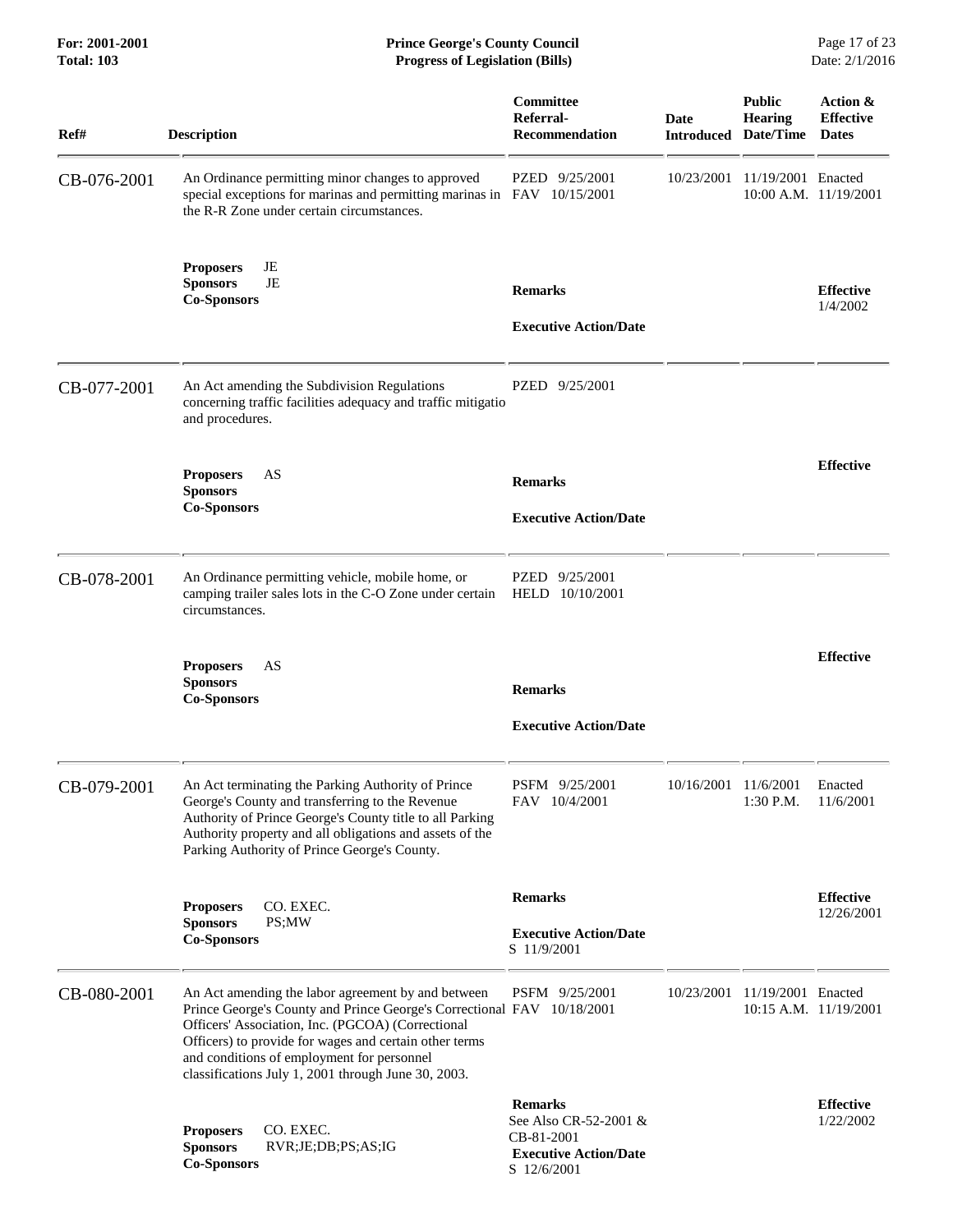**For: 2001-2001 Prince George's County Council** Page 18 of 23<br> **Prince George's County Council** Page 18 of 23<br> **Progress of Legislation (Bills)** Date: 2/1/2016 **Total: 103 Progress of Legislation (Bills)** 

| Ref#        | <b>Description</b>                                                                                                                                                                                                                                                                                                         | Committee<br>Referral-<br><b>Recommendation</b>                                                       | Date<br>Introduced | <b>Public</b><br><b>Hearing</b><br>Date/Time | Action &<br><b>Effective</b><br><b>Dates</b> |
|-------------|----------------------------------------------------------------------------------------------------------------------------------------------------------------------------------------------------------------------------------------------------------------------------------------------------------------------------|-------------------------------------------------------------------------------------------------------|--------------------|----------------------------------------------|----------------------------------------------|
| CB-081-2001 | An Act assigning certain existing classes of work to the<br>bargaining unit represented by the Prince George's<br>Correctional Officers' Association, Inc. (PGCOA)<br>(Correctional Officers).                                                                                                                             | PSFM 9/25/2001<br>FAV 10/18/2001                                                                      | 10/23/2001         | 11/19/2001 Enacted                           | 10:15 A.M. 11/19/2001                        |
|             | CO. EXEC.<br><b>Proposers</b><br><b>Sponsors</b><br>RVR;JE;DB;AS;MW;IG;PS<br><b>Co-Sponsors</b>                                                                                                                                                                                                                            | <b>Remarks</b><br>See Also CR-52-2001 &<br>CB-80-2001<br><b>Executive Action/Date</b><br>S 12/12/2001 |                    |                                              | <b>Effective</b><br>1/28/2002                |
| CB-082-2001 | An Act amending the labor agreement by and between<br>Prince George's County and the Deputy Sheriff's<br>Association of Prince George's County, Inc. (Deputy<br>Sheriffs) to provide for wages and certain other terms<br>and conditions of employment for personnel<br>classifications July 1,2001 through June 30, 2003. | PSFM 9/25/2001<br>FAV 10/18/2001                                                                      | 10/23/2001         | 11/19/2001 Enacted                           | 10:15 A.M. 11/19/2001                        |
|             | CO. EXEC.<br><b>Proposers</b><br><b>Sponsors</b><br>RVR;DB;JE;AS;IG;MW;PS<br><b>Co-Sponsors</b>                                                                                                                                                                                                                            | <b>Remarks</b><br>See Also CR-51-2001<br><b>Executive Action/Date</b><br>S 12/12/2001                 |                    |                                              | <b>Effective</b><br>1/28/2002                |
| CB-083-2001 | An Act amending the labor agreement by and between<br>Prince George's County and Council 67, AFL-CIO<br>(AFSCME) and its affiliated 241 (Crossing Guards) to<br>provide for wages and certain other terms and conditions<br>of employment for personnel classifications July 1, 2001<br>through Jun 30, 2003.              | PSFM 9/25/2001<br>FAV 10/18/2001                                                                      | 10/23/2001         | 11/19/2001 Enacted                           | 10:15 A.M. 11/19/2001                        |
|             | CO. EXEC.<br><b>Proposers</b><br>RVR;AS;DB;JE;PS;IG<br><b>Sponsors</b><br><b>Co-Sponsors</b>                                                                                                                                                                                                                               | <b>Remarks</b><br>See Also CR-54-2001<br><b>Executive Action/Date</b><br>S 12/6/2001                  |                    |                                              | <b>Effective</b><br>1/22/2002                |
| CB-084-2001 | An Act amending the labor agreement by and between<br>Prince George's County and Council 67 (AFSCME)<br>AFL-CIO, Local 3279 (Department of Environmental<br>Resources Clerical Units I & II) to provide for wages and<br>certain other terms and conditions of employment for<br>personnel classifications.                | PSFM 9/25/2001<br>FAV 10/18/2001                                                                      | 10/23/2001         | 11/19/2001 Enacted                           | 10:15 A.M. 11/19/2001                        |
|             | CO. EXEC.<br><b>Proposers</b><br><b>Sponsors</b><br>RVR;AS;DB;PS;MW;IG;JE<br><b>Co-Sponsors</b>                                                                                                                                                                                                                            | <b>Remarks</b><br>See Also CR-55-2001<br><b>Executive Action/Date</b><br>S 12/6/2001                  |                    |                                              | <b>Effective</b><br>1/22/2002                |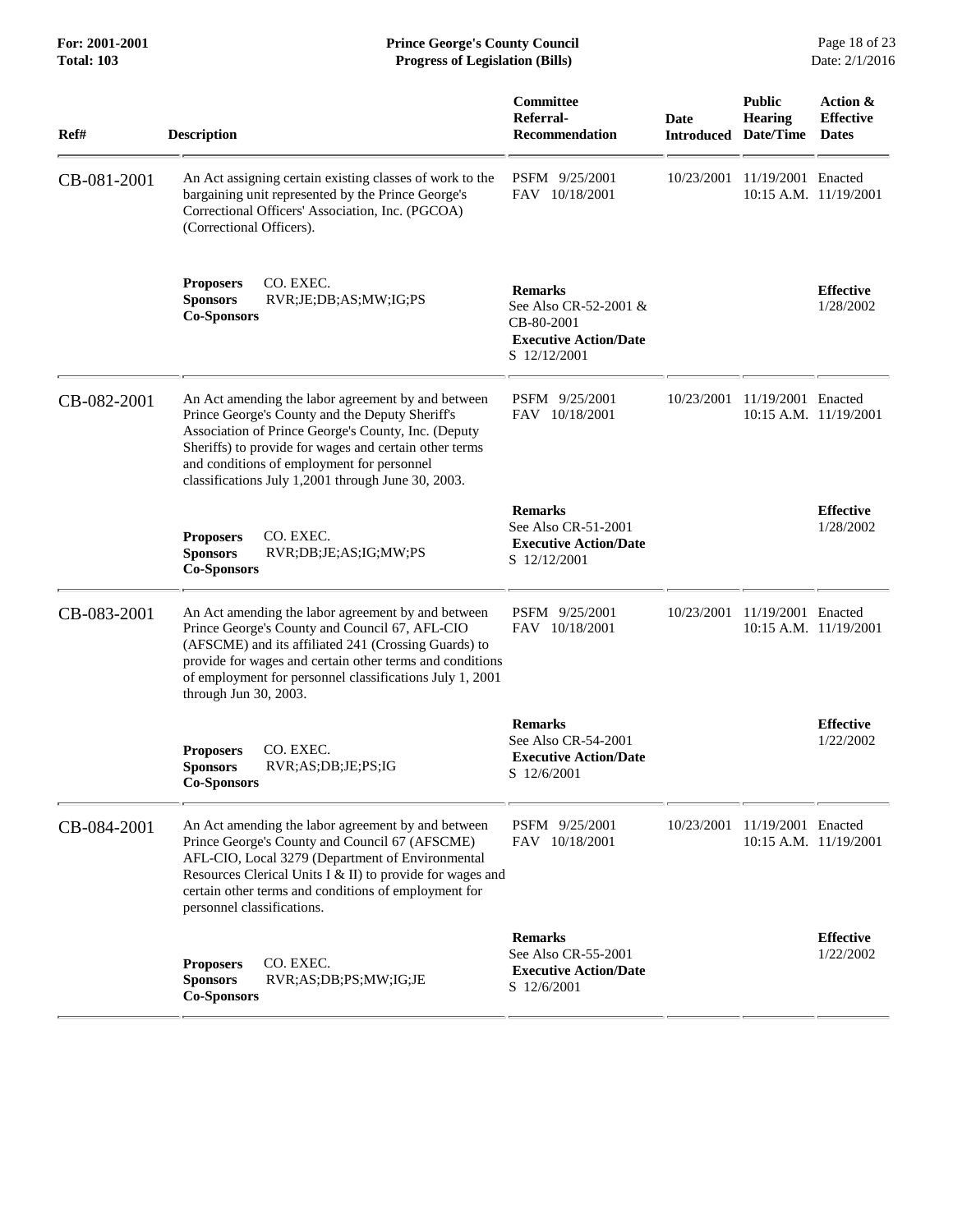## **For: 2001-2001 Prince George's County Council** Page 19 of 23<br> **Prince George's County Council** Page 19 of 23<br> **Progress of Legislation (Bills)** Date: 2/1/2016 **Total: 103 Progress of Legislation (Bills)**

| Ref#<br>CB-085-2001 | <b>Description</b><br>An Act approving labor agreement by and between<br>Prince George's County and Council 67, (AFSCME)<br>AFL-CIO, and its affiliated Local 3389 (Health Depart-<br>ment) to provide for wages and certain other terms and<br>conditions of employment for personnel classifications<br>July 1, 2001 through June 30, 2003. | Committee<br>Referral-<br><b>Recommendation</b><br>PSFM 9/25/2001<br>FAV 10/18/2001                  | Date       | <b>Public</b><br><b>Hearing</b><br><b>Introduced Date/Time</b><br>10/23/2001 11/19/2001 Enacted | Action &<br><b>Effective</b><br><b>Dates</b><br>$10:15$ A.M. $11/19/2001$ |
|---------------------|-----------------------------------------------------------------------------------------------------------------------------------------------------------------------------------------------------------------------------------------------------------------------------------------------------------------------------------------------|------------------------------------------------------------------------------------------------------|------------|-------------------------------------------------------------------------------------------------|---------------------------------------------------------------------------|
|                     | CO. EXEC.<br><b>Proposers</b><br><b>Sponsors</b><br>RVR;DB;AS;MW;PS;IG;JE<br><b>Co-Sponsors</b>                                                                                                                                                                                                                                               | <b>Remarks</b><br>See Also CR-56-2001<br><b>Executive Action/Date</b><br>S 12/6/2001                 |            |                                                                                                 | <b>Effective</b><br>1/22/2002                                             |
| CB-086-2001         | An Act approving labor agreement by and between<br>Prince George's County and Council 67 (AFSCME)<br>AFL-CIO and its affiliated 1170 (Supervisory Employees<br>in the Health Dept.) to provide for wages and certain<br>other terms and conditions of employment for personnel<br>classifications through June 30, 2003.                      | PSFM 9/25/2001<br>FAV 10/18/2001                                                                     | 10/23/2001 | 11/19/2001 Enacted                                                                              | 10:15 A.M. 11/19/2001                                                     |
|                     | <b>Proposers</b><br>CO. EXEC.<br><b>Sponsors</b><br>RVR;AS;DB;MW;PS;JE;IG<br><b>Co-Sponsors</b>                                                                                                                                                                                                                                               | <b>Remarks</b><br>See Also CR-57-2001<br><b>Executive Action/Date</b><br>S 12/6/2001                 |            |                                                                                                 | <b>Effective</b><br>1/22/2002                                             |
| CB-087-2001         | An Act assigning certain existing classes of work to the<br>bargaining unit represented by Council 67, American<br>Federation of State, County and Municipal Employees<br>(AFSCME), AFL-CIO, and its affiliated Local 1170.                                                                                                                   | PSFM 9/25/2001<br>FAV 10/18/2001                                                                     |            | 10/23/2001 11/19/2001 Enacted                                                                   | 10:15 A.M. 11/19/2001                                                     |
|                     | CO. EXEC.<br><b>Proposers</b><br><b>Sponsors</b><br>RVR;AS;DB;MW;PS;JE;IG<br><b>Co-Sponsors</b>                                                                                                                                                                                                                                               | <b>Remarks</b><br>See Also CR-57-2001 &<br>CB-86-2001<br><b>Executive Action/Date</b><br>S 12/6/2001 |            |                                                                                                 | <b>Effective</b><br>1/22/2002                                             |
| CB-088-2001         | An Act amending the labor agreement by and between<br>Prince George's County and Council 67, AFSCME,<br>AFL-CIO and its affiliated Locals 2462 and 2735 to<br>provide for wages and certain terms and conditions of<br>employment for personnel classifications July 1, 2001<br>through June 30, 2003.                                        | PSFM 9/25/2001<br>FAV 10/18/2001                                                                     |            | 10/23/2001 11/19/2001 Enacted                                                                   | 10:15 A.M. 11/19/2001                                                     |
|                     | CO. EXEC.<br><b>Proposers</b><br>RVR;AS;MW;PS;IG;JE<br><b>Sponsors</b><br><b>Co-Sponsors</b>                                                                                                                                                                                                                                                  | <b>Remarks</b><br>See Also CR-53-2001<br><b>Executive Action/Date</b><br>S 12/6/2001                 |            |                                                                                                 | <b>Effective</b><br>1/22/2002                                             |
| CB-089-2001         | An Act approving the labor agreement by and between<br>Prince George's County and the Prince George's<br>Correctional Officers' Association (Civilian Unit) to<br>provide for wages and certain other terms and conditions<br>of employment for personnel classifications July 1, 2001<br>through June 30, 2002.                              | PSFM 9/25/2001<br>FAV 10/18/2001                                                                     |            | 10/23/2001 11/19/2001 Enacted                                                                   | 10:15 A.M. 11/19/2001                                                     |
|                     | CO. EXEC.<br><b>Proposers</b><br><b>Sponsors</b><br>DB;MW;AS;PS;IG;JE<br><b>Co-Sponsors</b>                                                                                                                                                                                                                                                   | <b>Remarks</b><br>See Also CR-58-2001<br><b>Executive Action/Date</b><br>S 12/6/2001                 |            |                                                                                                 | <b>Effective</b><br>1/22/2002                                             |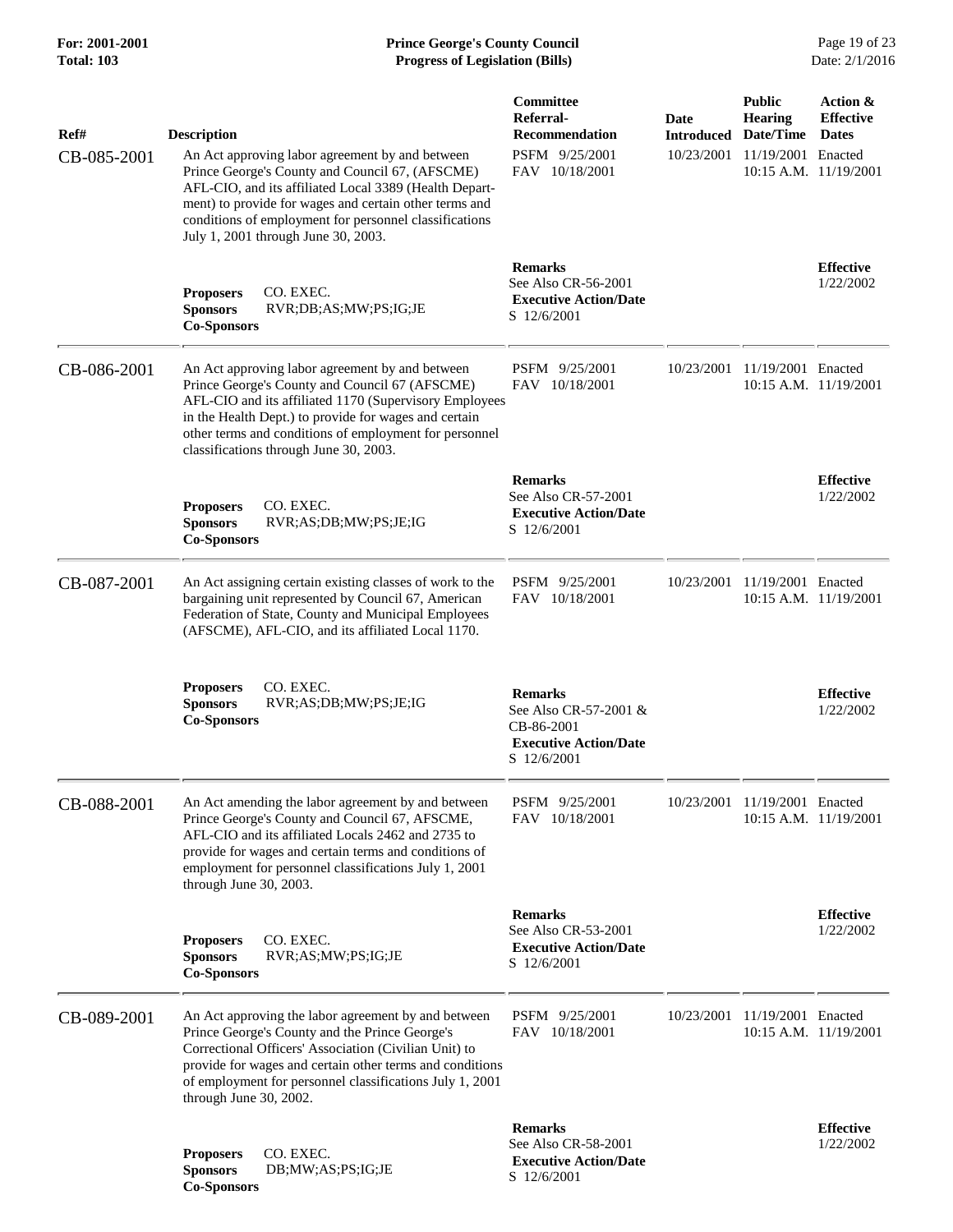| Ref#        | <b>Description</b>                                                                                                                                                                 | Committee<br>Referral-<br><b>Recommendation</b>                                                      | Date<br><b>Introduced</b> | <b>Public</b><br><b>Hearing</b><br>Date/Time | Action &<br><b>Effective</b><br><b>Dates</b> |
|-------------|------------------------------------------------------------------------------------------------------------------------------------------------------------------------------------|------------------------------------------------------------------------------------------------------|---------------------------|----------------------------------------------|----------------------------------------------|
| CB-090-2001 | An Act assigning certain existing classes of work to the<br>bargaining unit represented by Prince George's<br>Correctional Officers' Association, Inc. (PGCOA)<br>(Civilian Unit). | PSFM 9/25/2001<br>FAV 10/18/2001                                                                     | 10/23/2001                | 11/19/2001 Enacted                           | 10:15 A.M. 11/19/2001                        |
|             | CO. EXEC.<br><b>Proposers</b><br><b>Sponsors</b><br>DB;AS;MW;PS;IG;JE<br><b>Co-Sponsors</b>                                                                                        | <b>Remarks</b><br>See Also CR-58-2001 &<br>CB-89-2001<br><b>Executive Action/Date</b><br>S 12/6/2001 |                           |                                              | <b>Effective</b><br>1/22/2002                |
| CB-091-2001 | An Ordinance concerning residential regulation for the<br>purpose of amending the minimum lot size requirements<br>for certain lots recorded before November 29, 1949.             | PZED 9/25/2001<br>FAV(A) 10/10/2001                                                                  | 10/16/2001                | 11/19/2001 Enacted                           | $10:00$ A.M. $11/19/2001$                    |
|             | <b>Proposers</b><br>TH<br><b>TH</b><br><b>Sponsors</b><br><b>Co-Sponsors</b>                                                                                                       | <b>Remarks</b><br><b>Executive Action/Date</b>                                                       |                           |                                              | <b>Effective</b><br>1/4/2002                 |
| CB-092-2001 | An Ordinance permitting eating or drinking<br>establishments, car wash, and food or beverage stores in FAV(A) 10/10/2001<br>the I-3 Zone under certain circumstances.              | PZED 9/25/2001                                                                                       |                           | 10/16/2001 11/19/2001 Enacted                | 10:00 A.M. 11/19/2001                        |
|             | IG<br><b>Proposers</b><br><b>Sponsors</b><br>IG<br><b>Co-Sponsors</b>                                                                                                              | <b>Remarks</b><br><b>Executive Action/Date</b>                                                       |                           |                                              | <b>Effective</b><br>1/4/2002                 |
| CB-093-2001 | An Ordinance to permit eating or drinking<br>establishments and food or beverage stores in the I-1<br>Zone, under certain circumstances.                                           | PZED 9/25/2001<br>FAV(A) 10/15/2001                                                                  |                           | 10/23/2001 11/19/2001 Enacted                | 10:00 A.M. 11/19/2001                        |
|             | AS<br><b>Proposers</b><br>AS<br><b>Sponsors</b><br><b>Co-Sponsors</b>                                                                                                              | <b>Remarks</b><br><b>Executive Action/Date</b>                                                       |                           |                                              | <b>Effective</b><br>11/19/2001               |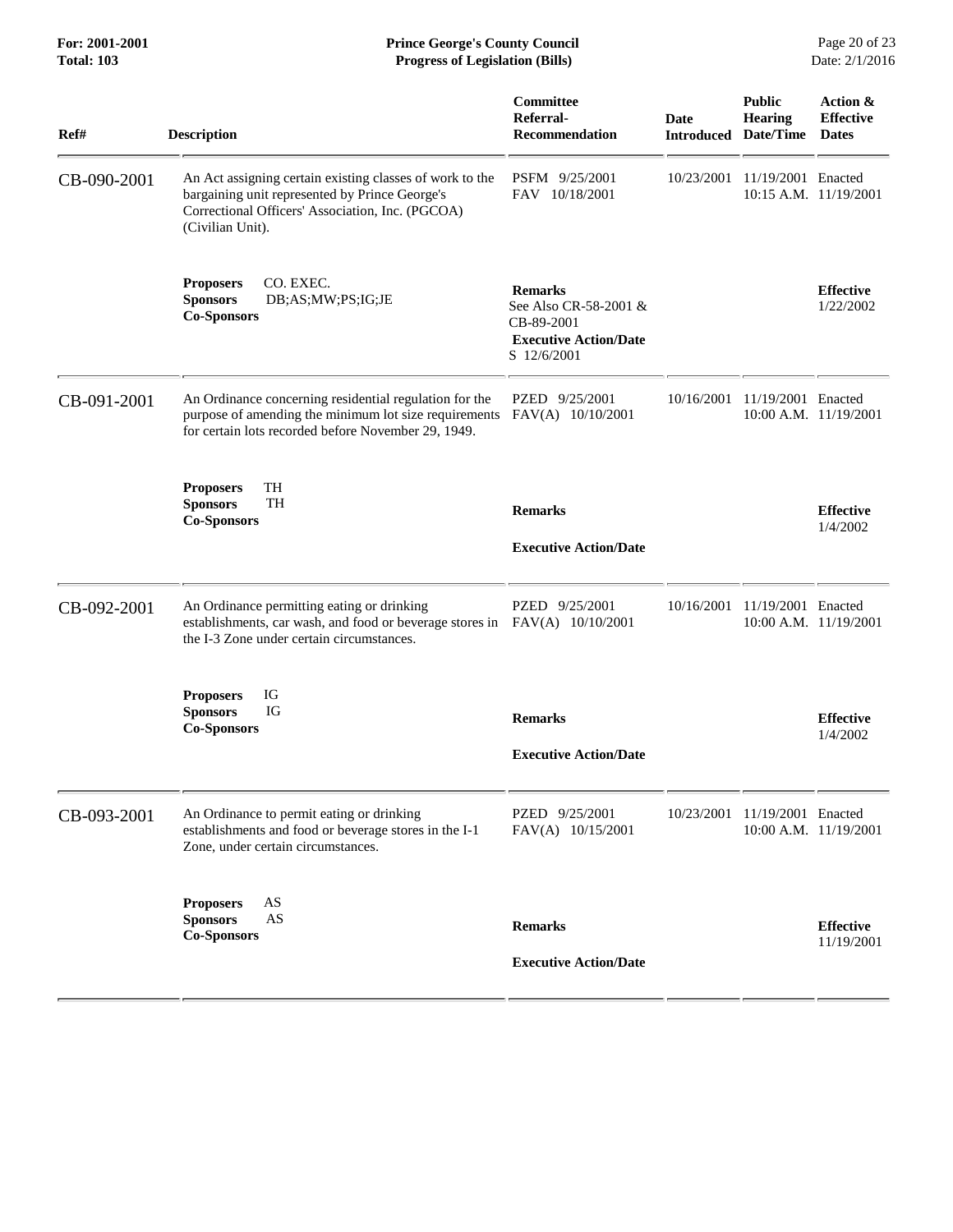## **For: 2001-2001 Prince George's County Council** Page 21 of 23<br> **Prince George's County Council** Page 21 of 23<br> **Progress of Legislation (Bills)** Date: 2/1/2016 **Total: 103 Progress of Legislation (Bills)**

| Ref#<br>CB-094-2001 | <b>Description</b><br>An Act transferring appropriations between capital<br>projects (\$4,644,000) from the Contingency Fund to the<br>Cheverly Renovation capital project and the Oxon Hill<br>Library capital project and amending the Approved FY<br>2002-2007 Capital Improvement Program with regard to<br>expenditures and financing beyond the budget year. | Committee<br>Referral-<br><b>Recommendation</b><br>PSFM 9/25/2001<br>FAV 10/4/2001                    | Date<br><b>Introduced</b><br>10/16/2001 11/6/2001 | <b>Public</b><br><b>Hearing</b><br>Date/Time<br>1:30 P.M. | Action &<br><b>Effective</b><br><b>Dates</b><br>Enacted<br>11/6/2001 |
|---------------------|--------------------------------------------------------------------------------------------------------------------------------------------------------------------------------------------------------------------------------------------------------------------------------------------------------------------------------------------------------------------|-------------------------------------------------------------------------------------------------------|---------------------------------------------------|-----------------------------------------------------------|----------------------------------------------------------------------|
|                     | CO. EXEC.<br><b>Proposers</b><br><b>Sponsors</b><br>RVR;AS;MW;PS<br><b>Co-Sponsors</b>                                                                                                                                                                                                                                                                             | <b>Remarks</b><br><b>Executive Action/Date</b><br>S 11/19/2001                                        |                                                   |                                                           | <b>Effective</b><br>1/4/2002                                         |
| CB-095-2001         | An Act regarding a supplementary appropriation to the<br>General Fund in excess of budget estimates to provide<br>funding for the Board of Education not anticipated in the<br>Approved Fiscal Year 1999-2000 Budget, as amended.                                                                                                                                  | PSFM 9/25/2001<br>FAV 10/4/2001                                                                       | 10/16/2001 11/6/2001                              | 1:30 P.M.                                                 | Enacted<br>11/6/2001                                                 |
|                     | CO. EXEC.<br><b>Proposers</b><br>IG<br><b>Sponsors</b><br><b>Co-Sponsors</b>                                                                                                                                                                                                                                                                                       | <b>Remarks</b><br><b>Executive Action/Date</b><br>S 11/19/2001                                        |                                                   |                                                           | <b>Effective</b><br>1/4/2002                                         |
| CB-096-2001         | A supplementary appropriation to the General Fund in<br>excess of budget estimates to provide funding for the<br>Board of Education not anticipated in the Approved<br>Fiscal Year 2000-2001 Budget, as amended.                                                                                                                                                   | HEHS 9/25/2001<br>W/D 10/9/2001                                                                       |                                                   |                                                           |                                                                      |
|                     | CO. EXEC.<br><b>Proposers</b><br><b>Sponsors</b><br><b>Co-Sponsors</b>                                                                                                                                                                                                                                                                                             | <b>Remarks</b><br><b>Executive Action/Date</b>                                                        |                                                   |                                                           | <b>Effective</b>                                                     |
| CB-097-2001         | An Act regarding Council 67, American Federation of<br>State, County and Municipal Employees (AFSCME),<br>AFL-CIO, and its affiliated Local 2462 (Fire/EMS Dept.<br>Bureau of Apparatus Maintenance Unit) Collective<br>Bargaining Agreement July 1, 2001 through June 30,<br>2003.                                                                                | PSFM 9/25/2001<br>FAV 10/18/2001                                                                      |                                                   | 10/23/2001 11/19/2001 Enacted                             | $10:15$ A.M. $11/19/2001$                                            |
|                     | CO. EXEC.<br><b>Proposers</b><br><b>Sponsors</b><br>RVR;AS;DB;MW;PS;JE<br><b>Co-Sponsors</b>                                                                                                                                                                                                                                                                       | <b>Remarks</b><br>See Also CR-60-2001<br><b>Executive Action/Date</b><br>S 12/6/2001                  |                                                   |                                                           | <b>Effective</b><br>1/22/2002                                        |
| CB-098-2001         | An Act regarding Prince George's County Police Civilian PSFM 9/25/2001<br>Employees Association (PCEA) Collective Bargaining<br>Agreement (July 1, 2001 through June 30, 2003).                                                                                                                                                                                    | FAV 10/18/2001                                                                                        |                                                   | 10/23/2001 11/19/2001 Enacted                             | 10:15 A.M. 11/19/2001                                                |
|                     | CO. EXEC.<br><b>Proposers</b><br><b>Sponsors</b><br>RVR;AS;DB;MW;PS;JE<br><b>Co-Sponsors</b>                                                                                                                                                                                                                                                                       | <b>Remarks</b><br>See Also CR-59-2001 &<br>CB-99-2001<br><b>Executive Action/Date</b><br>S 12/12/2001 |                                                   |                                                           | <b>Effective</b><br>1/28/2002                                        |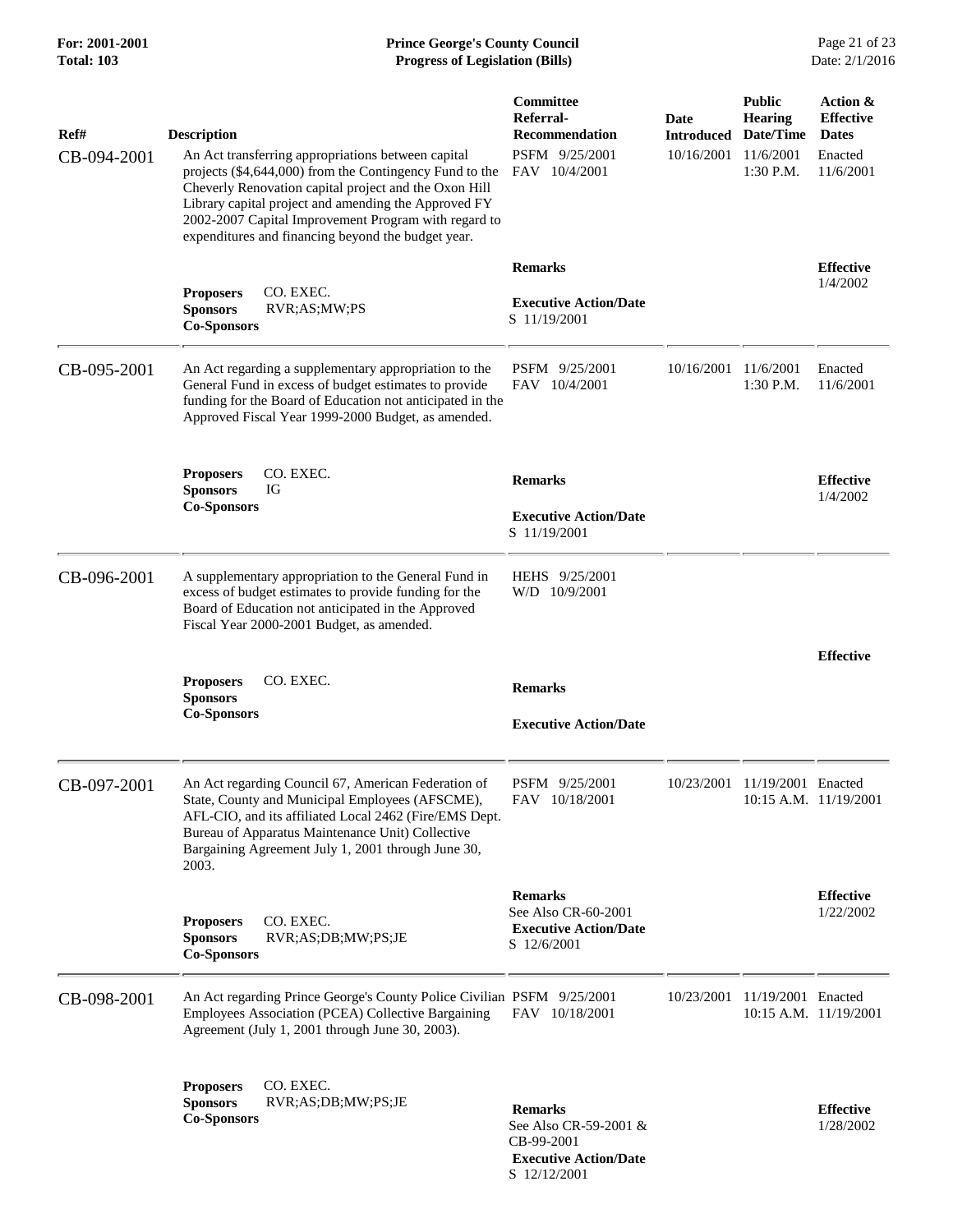| <b>Total: 103</b> | <b>Progress of Legislation (Bills)</b>                                                                                                                                                                                             |                                                                                                       |            | Date: 2/1/2016                                                 |                                              |
|-------------------|------------------------------------------------------------------------------------------------------------------------------------------------------------------------------------------------------------------------------------|-------------------------------------------------------------------------------------------------------|------------|----------------------------------------------------------------|----------------------------------------------|
| Ref#              | <b>Description</b>                                                                                                                                                                                                                 | Committee<br>Referral-<br><b>Recommendation</b>                                                       | Date       | <b>Public</b><br><b>Hearing</b><br><b>Introduced Date/Time</b> | Action &<br><b>Effective</b><br><b>Dates</b> |
| CB-099-2001       | An Act adding a class title and grade for a certain class<br>of work to the bargaining unit represented by the Police<br>Civilian Employees Association (Senior Emergency<br>Dispatch Aides) and amending the Classification Plan. | PSFM 9/25/2001<br>FAV 10/18/2001                                                                      | 10/23/2001 | 11/19/2001 Enacted                                             | 10:15 A.M. 11/19/2001                        |
|                   | CO. EXEC.<br><b>Proposers</b><br><b>Sponsors</b><br>RVR;DB;AS;MW;IG;PS;JE<br><b>Co-Sponsors</b>                                                                                                                                    | <b>Remarks</b><br>See Also CR-59-2001 &<br>CB-98-2001<br><b>Executive Action/Date</b><br>S 12/12/2001 |            |                                                                | <b>Effective</b><br>1/28/2002                |
| CB-100-2001       | An Ordinance permitting credit unions in the R-80 Zone PZED 9/25/2001<br>under certain circumstances.                                                                                                                              | HELD 10/15/2001                                                                                       |            |                                                                |                                              |
|                   | DB<br><b>Proposers</b><br><b>Sponsors</b><br><b>Co-Sponsors</b>                                                                                                                                                                    | <b>Remarks</b>                                                                                        |            |                                                                | <b>Effective</b>                             |
|                   |                                                                                                                                                                                                                                    | <b>Executive Action/Date</b>                                                                          |            |                                                                |                                              |
| CB-101-2001       | An Act deleting the requirement for a property owner to<br>initiate towing of a vehicle from private property under<br>certain conditions.                                                                                         | THE 10/2/2001<br>FAV 11/8/2001                                                                        | 10/2/2001  | 11/19/2001 Enacted                                             | 10:00 A.M. 11/19/2001                        |
|                   | TH<br><b>Proposers</b><br><b>Sponsors</b><br>TH<br><b>Co-Sponsors</b>                                                                                                                                                              | <b>Remarks</b>                                                                                        |            |                                                                | <b>Effective</b><br>1/28/2002                |
|                   |                                                                                                                                                                                                                                    | <b>Executive Action/Date</b><br>US 12/13/2001                                                         |            |                                                                |                                              |
| CB-102-2001       | An Ordinance allowing carry-out service for Pizza<br>Delivery Service in the C-S-C Zone.                                                                                                                                           | PZED 10/12/2001<br>FAV 11/7/2001                                                                      |            | 10/16/2001 11/19/2001 Enacted                                  | 10:00 A.M. 11/19/2001                        |
|                   | TH<br><b>Proposers</b><br>TH<br><b>Sponsors</b><br><b>Co-Sponsors</b>                                                                                                                                                              | <b>Remarks</b>                                                                                        |            |                                                                | <b>Effective</b>                             |
|                   |                                                                                                                                                                                                                                    | <b>Executive Action/Date</b>                                                                          |            |                                                                | 1/4/2002                                     |
|                   |                                                                                                                                                                                                                                    |                                                                                                       |            |                                                                |                                              |
| CB-103-2001       | An Act requiring the owners of non-residential property<br>to maintain the structures and natural features free of<br>graffiti.                                                                                                    | THE 10/23/2001<br>FAV 11/8/2001                                                                       | 10/23/2001 | 11/19/2001 Enacted                                             | 10:30 A.M. 11/19/2001                        |
|                   | $\mathbf{P}\mathbf{S}$<br><b>Proposers</b><br><b>Sponsors</b><br><b>PS</b><br><b>Co-Sponsors</b>                                                                                                                                   | <b>Remarks</b>                                                                                        |            |                                                                | <b>Effective</b><br>1/22/2002                |

For: 2001-2001 **Prince George's County Council** Page 22 of 23

 **Executive Action/Date** S 12/6/2001